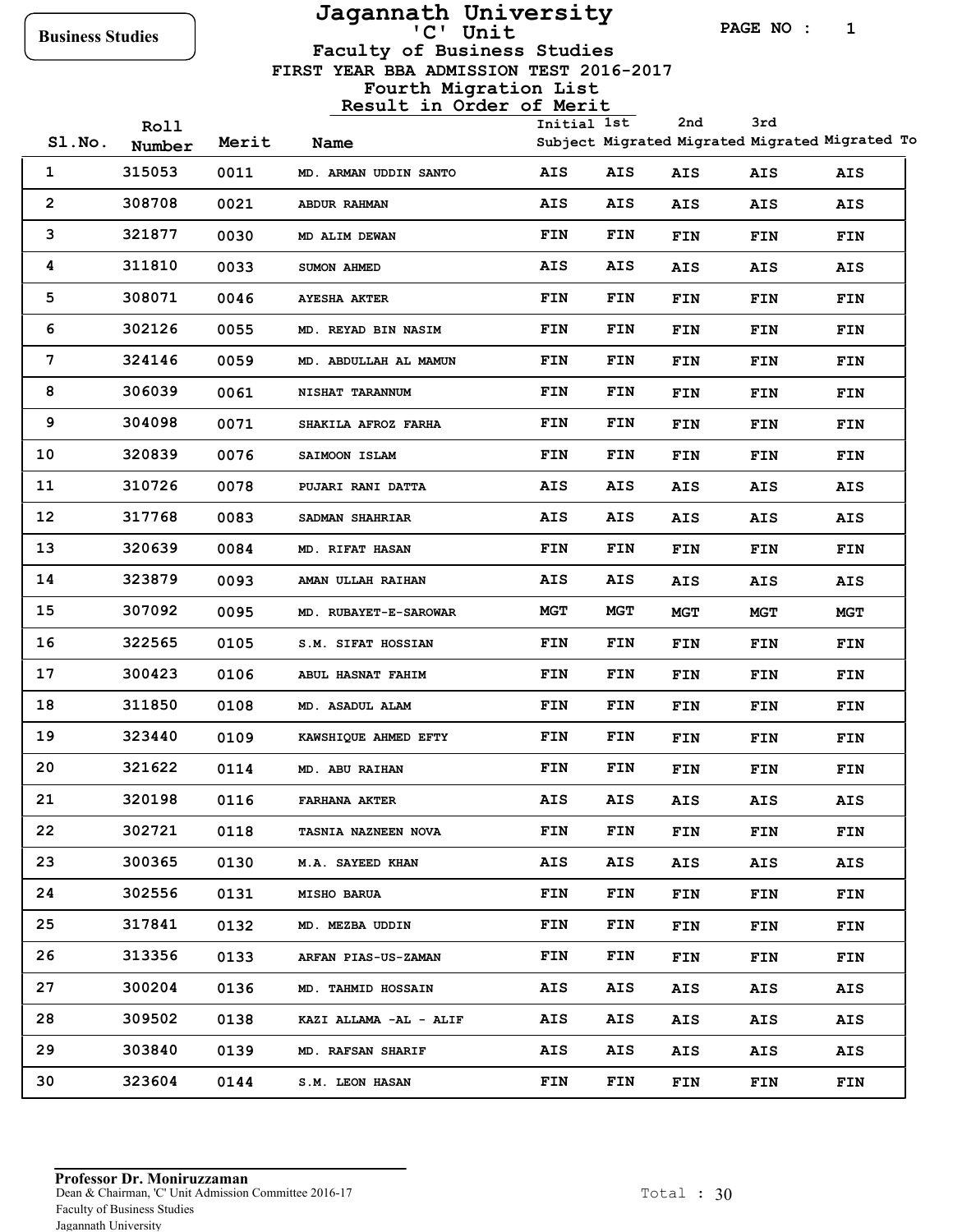# **Jagannath University**

**PAGE NO : 2**

 **FIRST YEAR BBA ADMISSION TEST 2016-2017 Faculty of Business Studies**

### **Fourth Migration List**

|       |                |       |                                   |             |            | 2nd        | 3rd        |                                                |
|-------|----------------|-------|-----------------------------------|-------------|------------|------------|------------|------------------------------------------------|
| SLNO. | Roll<br>Number | Merit | Name                              | Initial 1st |            |            |            | Subject Migrated Migrated Migrated Migrated To |
| 31    | 302904         | 0146  | MD. BAKTHER UDDIN                 | MKT         | MKT        | MKT        | MKT        | <b>MKT</b>                                     |
| 32    | 310673         | 0147  | MD. ALIF JAAN                     | <b>MGT</b>  | <b>MGT</b> | <b>MGT</b> | MGT        | <b>MGT</b>                                     |
| 33    | 322719         | 0149  | ANIKA TABASSUM SABA               | AIS         | AIS        | AIS        | <b>AIS</b> | AIS                                            |
| 34    | 310054         | 0153  | MD. ABU SUFIAN HOWLADER           | FIN         | FIN        | <b>FIN</b> | FIN        | FIN                                            |
| 35    | 324430         | 0154  | KHALED AHMAD                      | FIN         | FIN        | <b>FIN</b> | FIN        | FIN                                            |
| 36    | 322387         | 0155  | <b>AFLATUL KAWSAR</b>             | FIN         | FIN        | FIN        | FIN        | <b>FIN</b>                                     |
| 37    | 324276         | 0159  | SUSMITA ISLAM                     | FIN         | FIN        | <b>FIN</b> | FIN        | FIN                                            |
| 38    | 303335         | 0162  | MD. BIPLOB MIA                    | FIN         | FIN        | <b>FIN</b> | FIN        | <b>FIN</b>                                     |
| 39    | 312078         | 0164  | MD. MOSTAKIN ISLAM                | FIN         | FIN        | <b>FIN</b> | FIN        | <b>FIN</b>                                     |
| 40    | 324806         | 0169  | ASIQUL ISLAM                      | FIN         | FIN        | <b>FIN</b> | FIN        | <b>FIN</b>                                     |
| 41    | 301367         | 0170  | MD. NAIM HOSSAIN                  | AIS         | AIS        | AIS        | AIS        | AIS                                            |
| 42    | 317963         | 0171  | SHOJIB CHANDRA DAS                | FIN         | FIN        | <b>FIN</b> | FIN        | <b>FIN</b>                                     |
| 43    | 310754         | 0172  | <b>HASIBUL HASAN</b>              | <b>AIS</b>  | AIS        | <b>AIS</b> | <b>AIS</b> | AIS                                            |
| 44    | 303699         | 0173  | <b>NURUL AFSAR</b>                | FIN         | FIN        | <b>FIN</b> | FIN        | FIN                                            |
| 45    | 312992         | 0176  | S. M SOHAN PARVEJ                 | FIN         | FIN        | <b>FIN</b> | FIN        | <b>FIN</b>                                     |
| 46    | 317761         | 0177  | <b>MD. NAHID HASSAN KHAN</b>      | FIN         | FIN        | <b>FIN</b> | FIN        | FIN                                            |
| 47    | 309834         | 0180  | <b>KAYES</b>                      | FIN         | FIN        | <b>FIN</b> | <b>FIN</b> | <b>FIN</b>                                     |
| 48    | 310222         | 0185  | MD. NABIL RAHMAN                  | AIS         | AIS        | <b>AIS</b> | <b>AIS</b> | AIS                                            |
| 49    | 313911         | 0186  | MD. ANWAR HOSEN                   | <b>AIS</b>  | FIN        | <b>FIN</b> | FIN        | <b>FIN</b>                                     |
| 50    | 303687         | 0189  | <b>ATAHAR HOSSAIN</b>             | AIS         | FIN        | FIN        | <b>FIN</b> | FIN                                            |
| 51    | 315299         | 0190  | ABDULLAH AL MAMUN                 | AIS         | <b>FIN</b> | FIN        | FIN        | FIN                                            |
| 52    | 320278         | 0191  | <b>SAGAR CHOWDHURY</b>            | AIS         | FIN        | <b>FIN</b> | FIN        | <b>FIN</b>                                     |
| 53    | 307642         | 0193  | PALLAB CHANDRA DAS                | AIS         | AIS        | AIS        | AIS        | AIS                                            |
| 54    | 320498         | 0197  | <b>TANVIR AHMED</b>               | AIS         | AIS        | AIS        | AIS        | AIS                                            |
| 55    | 303345         | 0203  | <b>KANIZ FATEMA</b>               | AIS         | FIN        | <b>FIN</b> | FIN        | FIN                                            |
| 56    | 300917         | 0206  | MD. HUMAYUN KABIR                 | AIS         | FIN        | FIN        | FIN        | FIN                                            |
| 57    | 306048         | 0208  | ANIKA NAJ CHOWDHURY               | AIS         | AIS        | AIS        | AIS        | AIS                                            |
| 58    | 318857         | 0212  | <b>IBRAHIM KHALILULLAH ARAFAT</b> | AIS         | AIS        | AIS        | AIS        | AIS                                            |
| 59    | 306219         | 0219  | MD ASHRAFUL ISLAM                 | AIS         | AIS        | AIS        | AIS        | AIS                                            |
| 60    | 304507         | 0220  | <b>SAZIB HOSSAIN</b>              | <b>MKT</b>  | FIN        | FIN        | FIN        | FIN                                            |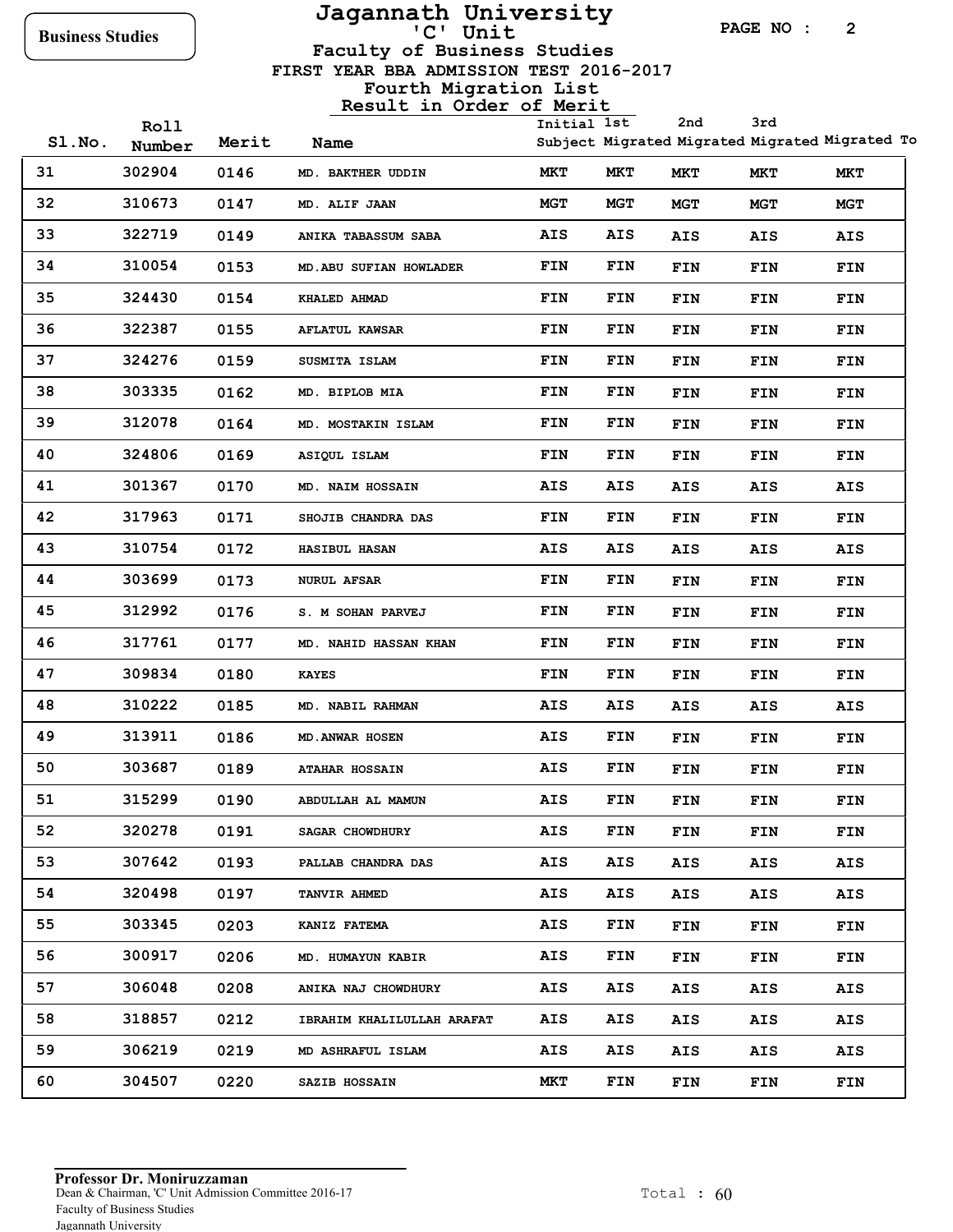# **Jagannath University**

**PAGE NO : 3**

**3rd**

 **FIRST YEAR BBA ADMISSION TEST 2016-2017 Faculty of Business Studies**

**Fourth Migration List**

| SLNO. | Roll<br>Number | Merit | Name                     | Initial 1st |            | 2nd        | 3rd        | Subject Migrated Migrated Migrated Migrated To |
|-------|----------------|-------|--------------------------|-------------|------------|------------|------------|------------------------------------------------|
| 61    | 302792         | 0221  | MAHBUB ALAM ROYAL        | AIS         | AIS        | AIS        | AIS        | AIS                                            |
| 62    | 312322         | 0234  | IMRAN HOSSAIN            | <b>AIS</b>  | <b>AIS</b> | AIS        | AIS        | AIS                                            |
| 63    | 309363         | 0237  | SOHEL ARMAN SAGAR        | <b>AIS</b>  | <b>FIN</b> | <b>FIN</b> | <b>FIN</b> | FIN                                            |
| 64    | 301819         | 0238  | MD. NESAR UDDIN          | <b>AIS</b>  | <b>AIS</b> | AIS        | <b>AIS</b> | AIS                                            |
| 65    | 307127         | 0239  | MD. RASEL                | <b>AIS</b>  | AIS        | AIS        | <b>AIS</b> | AIS                                            |
| 66    | 317113         | 0240  | <b>MOLLA MAMUN HASAN</b> | <b>AIS</b>  | <b>AIS</b> | AIS        | <b>AIS</b> | AIS                                            |
| 67    | 317936         | 0241  | <b>SHAKIL AHMED</b>      | <b>AIS</b>  | <b>AIS</b> | AIS        | <b>AIS</b> | AIS                                            |
| 68    | 301641         | 0242  | <b>SHIPAN MUNSHI</b>     | MКТ         | <b>FIN</b> | FIN        | <b>FIN</b> | FIN                                            |
| 69    | 321142         | 0243  | <b>G.M. TAZBEUZZAMAN</b> | <b>AIS</b>  | <b>AIS</b> | AIS        | <b>AIS</b> | AIS                                            |
| 70    | 310154         | 0246  | <b>MD. RABID HOSSEN</b>  | <b>AIS</b>  | <b>AIS</b> | AIS        | <b>AIS</b> | AIS                                            |
| 71    | 317783         | 0248  | MD. AL-KABIR             | <b>AIS</b>  | <b>FIN</b> | FIN        | <b>FIN</b> | FIN                                            |
| 72    | 311957         | 0250  | MD-SHAFIQUL ISLAM        | <b>AIS</b>  | <b>AIS</b> | AIS        | <b>AIS</b> | AIS                                            |
| 73    | 303243         | 0251  | MD. SHAKIL-MALLIK        | <b>AIS</b>  | <b>FIN</b> | FIN        | <b>FIN</b> | FIN                                            |
| 74    | 301110         | 0252  | MD.MASUM BILLAH          | <b>AIS</b>  | <b>FIN</b> | FIN        | <b>FIN</b> | FIN                                            |
| 75    | 311319         | 0254  | MOHINY SULTANA SUCHONA   | MКТ         | <b>FIN</b> | FIN        | <b>FIN</b> | FIN                                            |
| 76    | 302087         | 0261  | MD. HABIBUR RAHMAN       | <b>MGT</b>  | <b>MGT</b> | <b>MGT</b> | MGT        | <b>MGT</b>                                     |
| 77    | 324708         | 0262  | UMME ZOYNOB BISWAS       | <b>MGT</b>  | MGT        | <b>MGT</b> | <b>MGT</b> | MGT                                            |
| 78    | 311557         | 0263  | <b>AVIJIT SUTRADHAR</b>  | MКТ         | <b>FIN</b> | FIN        | <b>FIN</b> | FIN                                            |
| 79    | 324210         | 0264  | MST. NUSRAT JAHAN SONDA  | <b>MGT</b>  | <b>MGT</b> | <b>MGT</b> | MGT        | <b>MGT</b>                                     |
| 80    | 308318         | 0265  | <b>RIYAZ AHAMED</b>      | <b>AIS</b>  | <b>AIS</b> | AIS        | <b>AIS</b> | AIS                                            |
| 81    | 300041         | 0266  | NAYAMA SULTANA           | AIS         | AIS        | AIS        | <b>AIS</b> | AIS                                            |
| 82    | 314394         | 0268  | MAHMUDA HOSSAIN MIM      | AIS         | FIN        | <b>FIN</b> | FIN        | FIN                                            |
| 83    | 303128         | 0272  | <b>BIJOY ROBI DASH</b>   | <b>MGT</b>  | AIS        | AIS        | AIS        | AIS                                            |
| 84    | 320640         | 0273  | MD. SABBIR SERNIABATH    | MKT         | AIS        | AIS        | AIS        | AIS                                            |
| 85    | 315417         | 0274  | <b>DIPANKAR GHOSH</b>    | MGT         | <b>FIN</b> | FIN        | FIN        | <b>FIN</b>                                     |
| 86    | 305097         | 0277  | MD TAHASIN MAHMUD JUWEL  | MGT         | AIS        | AIS        | AIS        | AIS                                            |
| 87    | 324837         | 0278  | MD. JAHIDUL ISLAM        | MKT         | <b>FIN</b> | <b>FIN</b> | <b>FIN</b> | <b>FIN</b>                                     |
| 88    | 319992         | 0286  | JOY CHOWDHURY            | MKT         | AIS        | AIS        | AIS        | AIS                                            |
| 89    | 319713         | 0291  | <b>RIPA AKTE R</b>       | MGT         | AIS        | AIS        | AIS        | AIS                                            |
| 90    | 310883         | 0300  | SUJOY BOSE               | MGT         | AIS        | AIS        | AIS        | AIS                                            |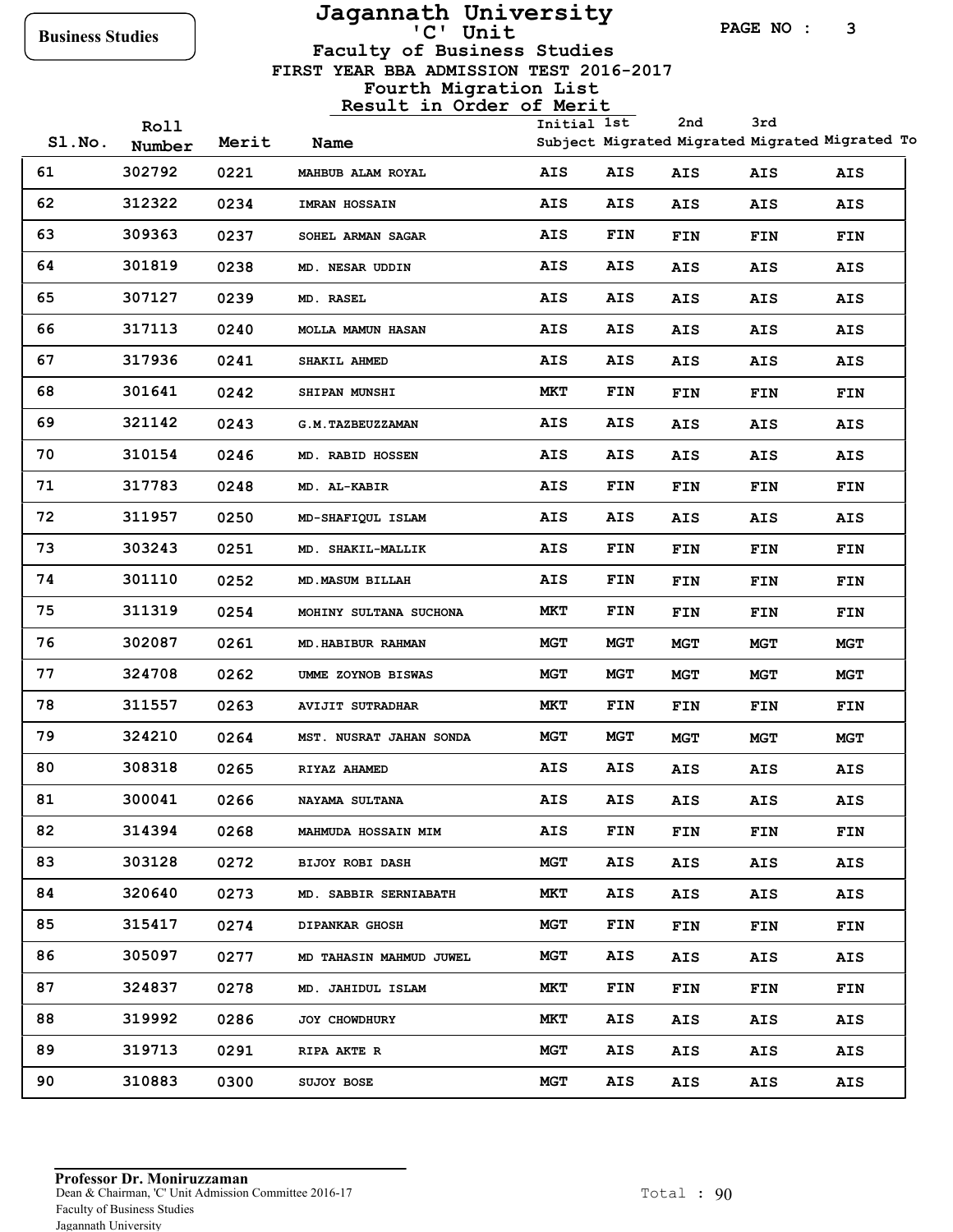### **Jagannath University Business Studies 'C' Unit**

**PAGE NO : 4**

 **FIRST YEAR BBA ADMISSION TEST 2016-2017 Faculty of Business Studies**

|       | Roll   |       |                        | Initial 1st |            | 2nd        | 3rd        |                                                |
|-------|--------|-------|------------------------|-------------|------------|------------|------------|------------------------------------------------|
| SLNO. | Number | Merit | Name                   |             |            |            |            | Subject Migrated Migrated Migrated Migrated To |
| 91    | 307490 | 0301  | MD. KHURSHID ALAM TOPU | <b>MGT</b>  | AIS        | AIS        | AIS        | AIS                                            |
| 92    | 304804 | 0303  | SAZZAD MUHIUDDIN       | <b>MGT</b>  | <b>MGT</b> | <b>MGT</b> | MGT        | <b>MGT</b>                                     |
| 93    | 309725 | 0305  | AFRINA ASHRAFI ORTHY   | <b>MKT</b>  | <b>FIN</b> | FIN        | FIN        | FIN                                            |
| 94    | 311082 | 0306  | KHONDAKER TANIA RAHMAN | <b>MGT</b>  | <b>FIN</b> | FIN        | FIN        | FIN                                            |
| 95    | 316419 | 0307  | MARZAN AKTAR RIHA      | <b>MGT</b>  | FIN        | <b>FIN</b> | FIN        | <b>FIN</b>                                     |
| 96    | 311463 | 0314  | ABDULLAH-AL-MAHBUB     | <b>MGT</b>  | <b>MGT</b> | <b>MGT</b> | <b>MGT</b> | MGT                                            |
| 97    | 303249 | 0319  | RAJOT CHAKROBORTY      | <b>MGT</b>  | <b>FIN</b> | <b>FIN</b> | FIN        | FIN                                            |
| 98    | 305478 | 0320  | <b>ABDUL KADER</b>     | MGT         | AIS        | AIS        | AIS        | AIS                                            |
| 99    | 310231 | 0322  | AYESHA AZAD SAMIA      | MКТ         | FIN        | FIN        | FIN        | FIN                                            |
| 100   | 314065 | 0323  | KAZI ZIAUR RAHMAN      | <b>MGT</b>  | MGT        | <b>MGT</b> | <b>MGT</b> | MGT                                            |
| 101   | 320206 | 0325  | <b>MD.MAHEDI HASAN</b> | MGT         | FIN        | <b>FIN</b> | FIN        | FIN                                            |
| 102   | 312104 | 0327  | RAHAT AKHAND           | <b>MGT</b>  | AIS        | AIS        | <b>AIS</b> | AIS                                            |
| 103   | 303443 | 0332  | MD. SAIFUL ISLAM       | <b>MGT</b>  | AIS        | AIS        | AIS        | AIS                                            |
| 104   | 307722 | 0333  | MD. SADDAM HOSSAIN     | <b>MGT</b>  | FIN        | <b>FIN</b> | FIN        | FIN                                            |
| 105   | 307429 | 0334  | ROHIT PROSHAD GHOSH    | MКТ         | <b>AIS</b> | AIS        | AIS        | AIS                                            |
| 106   | 314358 | 0335  | HASIBUL ISLAM          | <b>MKT</b>  | AIS        | AIS        | AIS        | AIS                                            |
| 107   | 312240 | 0336  | <b>HUMAYUN RASID</b>   | MКТ         | AIS        | AIS        | AIS        | AIS                                            |
| 108   | 301530 | 0341  | AL MANA MANIK          | MGT         | FIN        | FIN        | FIN        | FIN                                            |
| 109   | 323258 | 0342  | LINKON ISLAM           | <b>MGT</b>  | <b>FIN</b> | FIN        | FIN        | FIN                                            |
| 110   | 321615 | 0343  | <b>NAHIM ARAFAT</b>    | <b>MGT</b>  | <b>AIS</b> | AIS        | AIS        | AIS                                            |
| 111   | 319493 | 0344  | MD. ABU NAYEEM         | <b>MGT</b>  | FIN        | FIN        | FIN        | FIN                                            |
| 112   | 323506 | 0345  | SHORME ISLAM           | MКТ         | AIS        | AIS        | AIS        | AIS                                            |
| 113   | 300309 | 0346  | <b>MISKATUL RAHMAN</b> | MКТ         | FIN        | FIN        | FIN        | FIN                                            |
| 114   | 319002 | 0348  | MINHAZ RAHMAN          | MGT         | FIN        | FIN        | <b>FIN</b> | FIN                                            |
| 115   | 304027 | 0352  | MOHAMMAD AKBAR HOSSAIN | MGT         | FIN        | <b>FIN</b> | FIN        | FIN                                            |
| 116   | 319030 | 0358  | MD. ZAMIUL HAQUE ZAMI  | <b>MGT</b>  | AIS        | AIS        | AIS        | AIS                                            |
| 117   | 311776 | 0360  | HUSNE ARA HUSNA        | MКТ         | FIN        | FIN        | FIN        | FIN                                            |
| 118   | 314048 | 0362  | MAHAMUDA YEASMIN MIM   | MGT         | AIS        | AIS        | AIS        | AIS                                            |
| 119   | 320256 | 0364  | PALLOB BISWAS          | MGT         | AIS        | AIS        | AIS        | AIS                                            |
| 120   | 312692 | 0365  | JOTI SAHA              | MGT         | <b>FIN</b> | <b>FIN</b> | FIN        | <b>FIN</b>                                     |
|       |        |       |                        |             |            |            |            |                                                |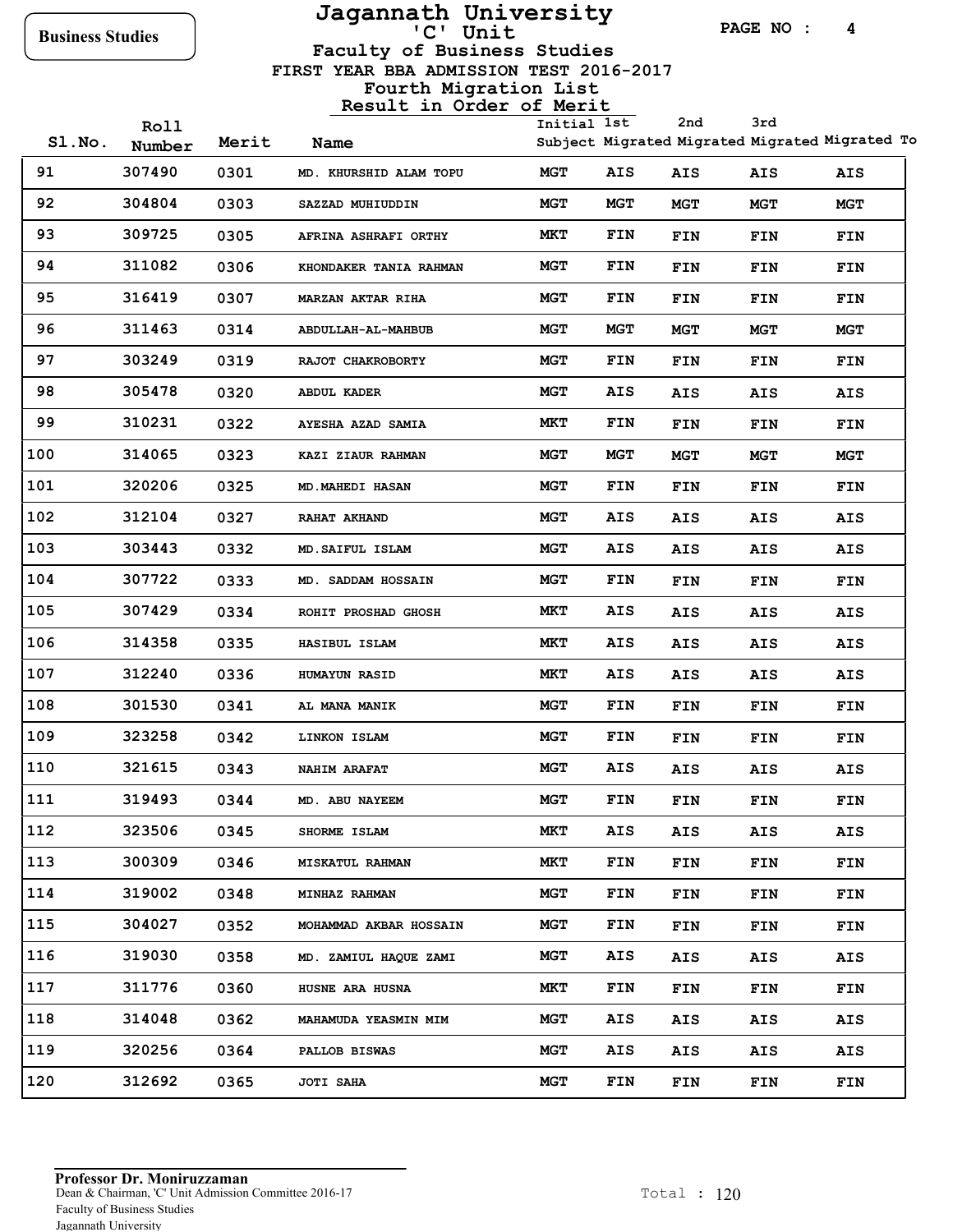# **Jagannath University**

**PAGE NO : 5**

 **FIRST YEAR BBA ADMISSION TEST 2016-2017 Faculty of Business Studies**

**Fourth Migration List**

|       | Roll   |       |                             | Initial 1st |            | 2nd        | 3rd        |                                                |
|-------|--------|-------|-----------------------------|-------------|------------|------------|------------|------------------------------------------------|
| SLNO. | Number | Merit | Name                        |             |            |            |            | Subject Migrated Migrated Migrated Migrated To |
| 121   | 320340 | 0369  | SIBGAT ULLAH                | MKT         | FIN        | FIN        | FIN        | FIN                                            |
| 122   | 323513 | 0370  | <b>SURAYA AKTER RIYA</b>    | <b>MGT</b>  | FIN        | FIN        | FIN        | FIN                                            |
| 123   | 323446 | 0371  | <b>SAJIB SARKAR</b>         | <b>MGT</b>  | FIN        | FIN        | <b>FIN</b> | FIN                                            |
| 124   | 322976 | 0373  | MD. MAHER ARIAN             | <b>MGT</b>  | AIS        | AIS        | AIS        | AIS                                            |
| 125   | 304684 | 0374  | MD SAKHAWAT HOSSAIN BHUIYAN | MКТ         | <b>AIS</b> | AIS        | AIS        | AIS                                            |
| 126   | 316877 | 0377  | <b>AVIJIT BISWAS</b>        | MКТ         | MКТ        | MKT        | MКТ        | MКТ                                            |
| 127   | 305434 | 0378  | MD. SYFULLAH MANSUR         | <b>MGT</b>  | FIN        | FIN        | <b>FIN</b> | FIN                                            |
| 128   | 315970 | 0379  | <b>NAHIAN TAHSIN USHAN</b>  | MКТ         | FIN        | FIN        | <b>FIN</b> | FIN                                            |
| 129   | 320126 | 0387  | <b>MD. HASIBUL HASAN</b>    | <b>MGT</b>  | <b>FIN</b> | FIN        | FIN        | FIN                                            |
| 130   | 312675 | 0388  | ASSIKUZZAMAN SHOHAN         | <b>MGT</b>  | FIN        | FIN        | <b>FIN</b> | FIN                                            |
| 131   | 303060 | 0389  | AKHI AKTER                  | <b>MGT</b>  | FIN        | FIN        | <b>FIN</b> | FIN                                            |
| 132   | 323504 | 0390  | MOHAMMAD NOBAB HOSSEN       | MКТ         | <b>AIS</b> | AIS        | AIS        | AIS                                            |
| 133   | 314711 | 0391  | MD. EMON MIA                | <b>MGT</b>  | <b>FIN</b> | FIN        | <b>FIN</b> | FIN                                            |
| 134   | 311144 | 0393  | SHIBLI HAYAT KHAN           | <b>MGT</b>  | MGT        | <b>MGT</b> | MGT        | <b>MGT</b>                                     |
| 135   | 312132 | 0400  | <b>MD. SHAMIM BEPARI</b>    | <b>MGT</b>  | <b>AIS</b> | AIS        | <b>AIS</b> | AIS                                            |
| 136   | 318159 | 0404  | SAZZAD HOSSAIN              | <b>MKT</b>  | FIN        | FIN        | FIN        | FIN                                            |
| 137   | 301030 | 0406  | ABDULLAH AL RAHAT           | <b>MKT</b>  | FIN        | FIN        | <b>FIN</b> | FIN                                            |
| 138   | 311609 | 0407  | MD. ANAS ISLAM              | <b>MGT</b>  | <b>AIS</b> | AIS        | AIS        | AIS                                            |
| 139   | 307439 | 0409  | ARIFUL ISLAM                | MКТ         | FIN        | FIN        | FIN        | FIN                                            |
| 140   | 321067 | 0410  | MD. FAHAD BHUIYAN           | MКТ         | FIN        | FIN        | FIN        | FIN                                            |
| 141   | 318169 | 0414  | <b>JAGANNATH DEY</b>        | MGT         | FIN        | <b>FIN</b> | FIN        | FIN                                            |
| 142   | 321841 | 0415  | RAFID MAHMUD SIDDIQUE       | <b>MGT</b>  | AIS        | AIS        | AIS        | AIS                                            |
| 143   | 322374 | 0418  | MD. SAIFUL ISLAM SAYAM      | MGT         | <b>AIS</b> | AIS        | AIS        | AIS                                            |
| 144   | 305465 | 0419  | MD. AHSAN SHARIF            | MКТ         | FIN        | FIN        | FIN        | FIN                                            |
| 145   | 311572 | 0420  | <b>SHANTO PAUL</b>          | <b>MGT</b>  | AIS        | AIS        | AIS        | AIS                                            |
| 146   | 304731 | 0421  | <b>PARVEJ MIA</b>           | MKT         | FIN        | FIN        | FIN        | <b>FIN</b>                                     |
| 147   | 314300 | 0423  | MD. SAIFUL ISLAM            | <b>MGT</b>  | FIN        | FIN        | FIN        | FIN                                            |
| 148   | 306142 | 0424  | NUR ALAHIE SHUBHO           | MКТ         | FIN        | FIN        | <b>FIN</b> | FIN                                            |
| 149   | 317325 | 0425  | AL- AMIN- SHUVO             | MKT         | <b>AIS</b> | AIS        | AIS        | AIS                                            |
| 150   | 314191 | 0426  | SAMRAT SHAHJAHAN            | MGT         | <b>AIS</b> | AIS        | AIS        | AIS                                            |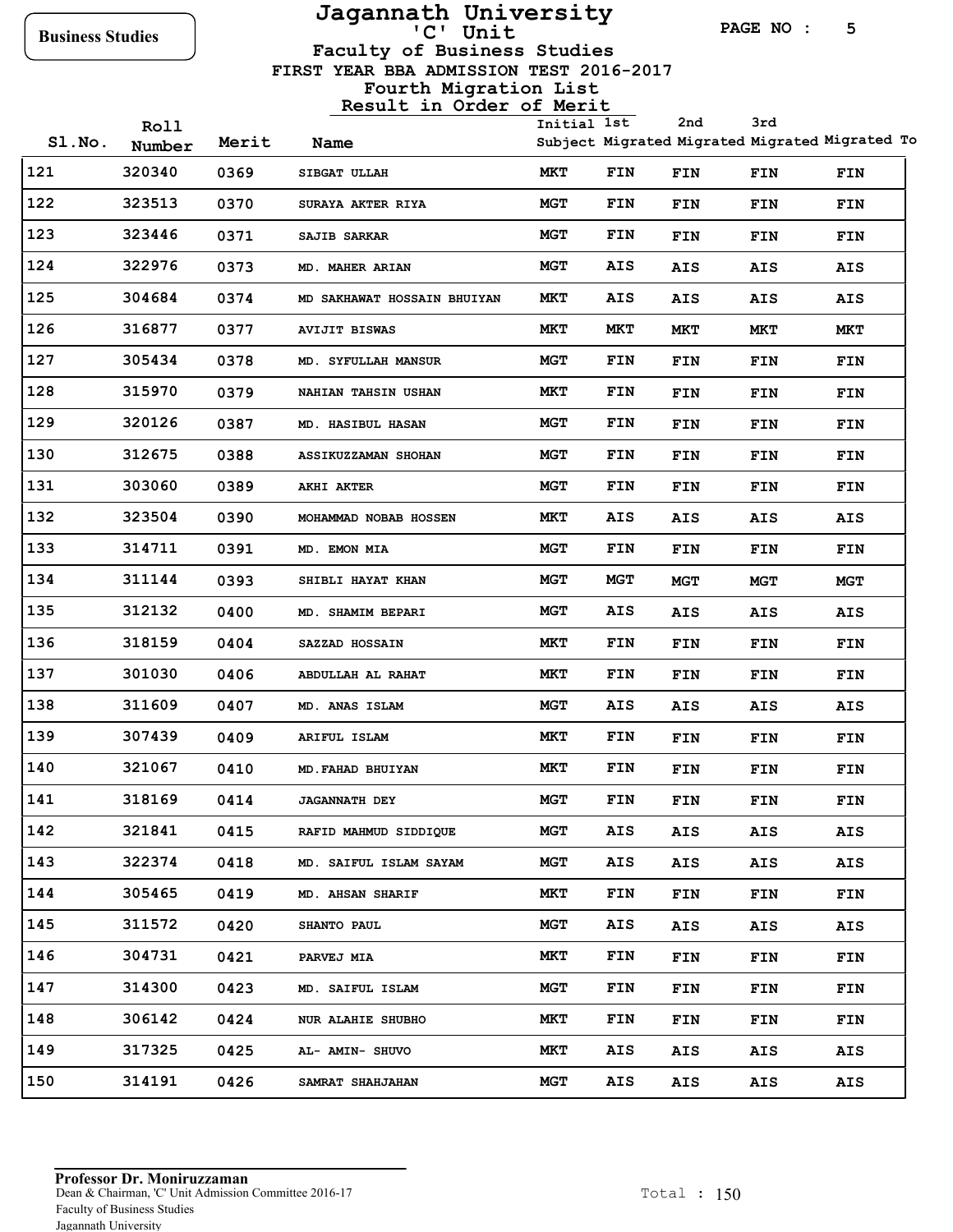### **Jagannath University Business Studies 'C' Unit**

**PAGE NO : 6**

 **FIRST YEAR BBA ADMISSION TEST 2016-2017 Faculty of Business Studies**

### **Fourth Migration List**

| SLNO. | Roll<br>Number | Merit | Name                       | Initial 1st |            | 2nd        | 3rd        | Subject Migrated Migrated Migrated Migrated To |
|-------|----------------|-------|----------------------------|-------------|------------|------------|------------|------------------------------------------------|
| 151   | 301739         | 0428  | NILOY DEB                  | MGT         | AIS        | AIS        | AIS        | AIS                                            |
| 152   | 311388         | 0430  | NAFISA TANJO               | MGT         | FIN        | <b>FIN</b> | FIN        | FIN                                            |
| 153   | 317217         | 0431  | PRASENJIT SAHA             | <b>MGT</b>  | AIS        | AIS        | AIS        | AIS                                            |
| 154   | 323970         | 0432  | NIPA SARKER                | <b>MGT</b>  | FIN        | FIN        | FIN        | FIN                                            |
| 155   | 315067         | 0433  | ROWNOK JAHAN MAHA          | MGT         | MGT        | <b>MGT</b> | MGT        | <b>MGT</b>                                     |
| 156   | 316384         | 0436  | MD. COWSIR HAMID           | <b>MGT</b>  | <b>AIS</b> | AIS        | AIS        | AIS                                            |
| 157   | 300363         | 0437  | MONIRA SULTANA             | <b>MGT</b>  | FIN        | FIN        | <b>FIN</b> | FIN                                            |
| 158   | 319406         | 0438  | AYON DAS                   | MKT         | FIN        | <b>FIN</b> | FIN        | FIN                                            |
| 159   | 306587         | 0440  | SYED SHAH RASHIK UTTSHO    | MКТ         | <b>FIN</b> | FIN        | FIN        | FIN                                            |
| 160   | 310181         | 0441  | HASIBUL HASAN SHANTO       | <b>MGT</b>  | AIS        | AIS        | AIS        | AIS                                            |
| 161   | 310886         | 0443  | <b>AVISHEK BARUA</b>       | <b>MGT</b>  | AIS        | AIS        | <b>AIS</b> | AIS                                            |
| 162   | 300774         | 0444  | MD JIBAN HOSSEN            | MGT         | FIN        | FIN        | FIN        | FIN                                            |
| 163   | 312602         | 0445  | MD. SHAMEEM AL MAMUN       | MGT         | AIS        | AIS        | AIS        | AIS                                            |
| 164   | 300939         | 0447  | <b>JOYNOB AKTER</b>        | <b>MGT</b>  | AIS        | AIS        | <b>AIS</b> | AIS                                            |
| 165   | 314608         | 0448  | PRONAB KUMAR GOSH          | MGT         | AIS        | AIS        | AIS        | AIS                                            |
| 166   | 312249         | 0449  | FARHA AKTER MUKTE          | <b>MGT</b>  | FIN        | FIN        | FIN        | FIN                                            |
| 167   | 311988         | 0450  | MD. NAWAS HOSSAIN          | MКТ         | AIS        | AIS        | AIS        | AIS                                            |
| 168   | 315858         | 0451  | <b>RASEL RAHMAN</b>        | MКТ         | <b>FIN</b> | <b>FIN</b> | FIN        | FIN                                            |
| 169   | 316637         | 0452  | MD. RAZIBUL ISLAM          | <b>MGT</b>  | AIS        | AIS        | AIS        | AIS                                            |
| 170   | 311114         | 0453  | MD. NADIM HOSSAIN TALUKDER | MKT         | FIN        | FIN        | FIN        | FIN                                            |
| 171   | 315272         | 0457  | KHACON MITRA               | <b>MGT</b>  | FIN        | <b>FIN</b> | FIN        | FIN                                            |
| 172   | 316817         | 0458  | RAFISA NAZNIN NABILA       | MGT         | FIN        | FIN        | <b>FIN</b> | FIN                                            |
| 173   | 301313         | 0460  | MD. FAZLE RABBI            | <b>MGT</b>  | <b>FIN</b> | FIN        | FIN        | FIN                                            |
| 174   | 302929         | 0461  | <b>MUSTAFIZ SUBHAN</b>     | MКТ         | AIS        | AIS        | AIS        | AIS                                            |
| 175   | 315486         | 0463  | SUDIPTO KUNDU              | <b>MGT</b>  | <b>FIN</b> | FIN        | <b>FIN</b> | FIN                                            |
| 176   | 310265         | 0467  | <b>RATUL DAS JOY</b>       | <b>MGT</b>  | AIS        | AIS        | AIS        | AIS                                            |
| 177   | 322640         | 0468  | MD. MUSFIQUR RAHMAN        | <b>MGT</b>  | AIS        | AIS        | AIS        | AIS                                            |
| 178   | 300114         | 0478  | SHAFIQUL ISLAM             | MКТ         | AIS        | AIS        | AIS        | AIS                                            |
| 179   | 318721         | 0479  | SAGAR CHANDRA MAJUMDAR     | MКТ         | <b>AIS</b> | AIS        | AIS        | AIS                                            |
| 180   | 319978         | 0480  | MD. JAMIRUL ISLAM JEWEL    | MКТ         | <b>FIN</b> | FIN        | <b>FIN</b> | FIN                                            |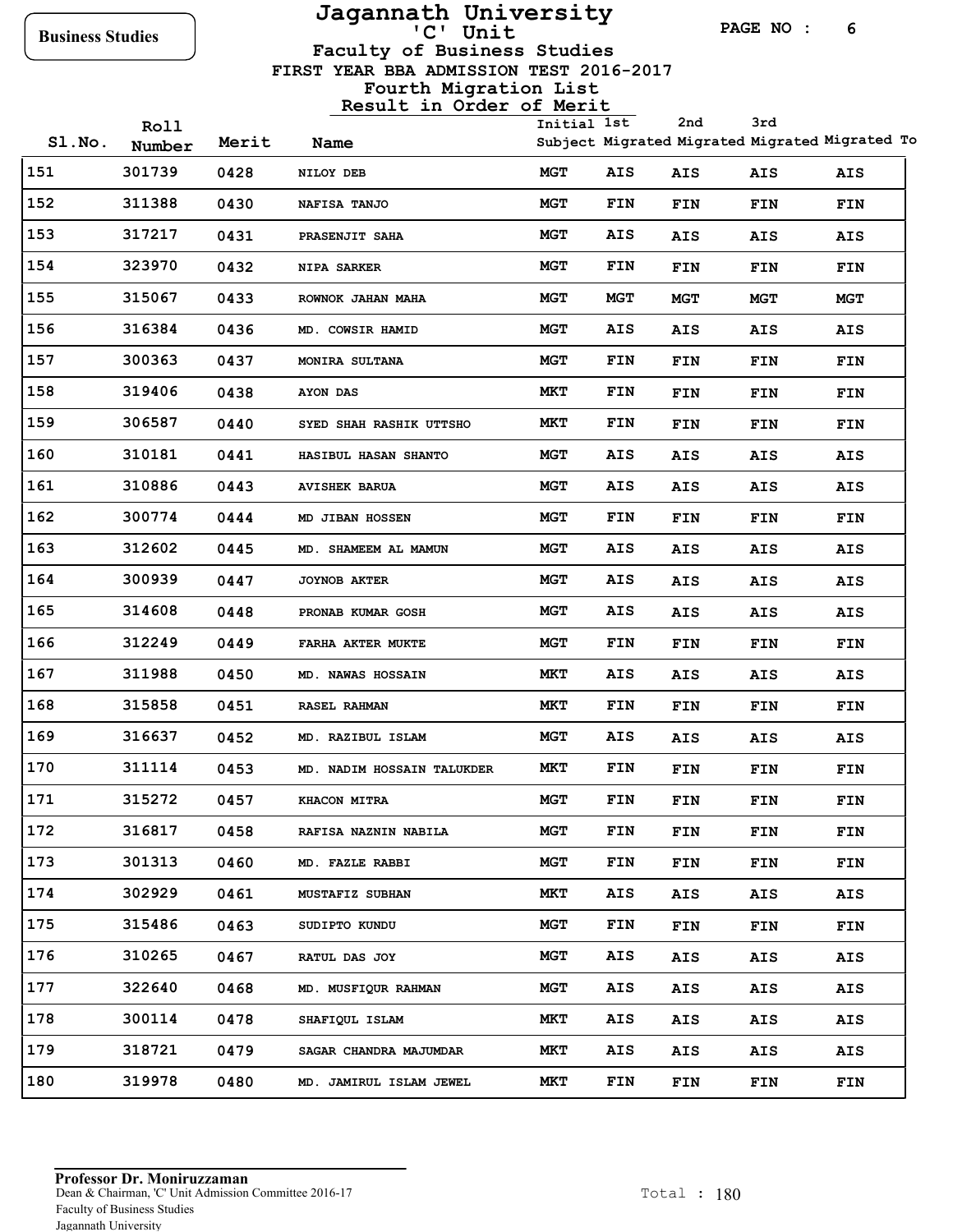# **Jagannath University**

**PAGE NO : 7**

**Faculty of Business Studies**

 **FIRST YEAR BBA ADMISSION TEST 2016-2017**

|        |                |       | 100016 111 01001 01 MCIIC   | Initial 1st |            | 2nd        | 3rd        |                                                |
|--------|----------------|-------|-----------------------------|-------------|------------|------------|------------|------------------------------------------------|
| SI.No. | Roll<br>Number | Merit | Name                        |             |            |            |            | Subject Migrated Migrated Migrated Migrated To |
| 181    | 320956         | 0483  | NAIMA KHAN NODI             | MKT         | AIS        | AIS        | AIS        | AIS                                            |
| 182    | 320426         | 0484  | SWAPNIL CHAKRABORTY         | MKT         | AIS        | AIS        | AIS        | AIS                                            |
| 183    | 310979         | 0488  | NUSRAT JAHAN MOON           | MKT         | AIS        | AIS        | AIS        | AIS                                            |
| 184    | 302513         | 0489  | MD. SANOWAR HOSEN           | MKT         | <b>FIN</b> | FIN        | FIN        | FIN                                            |
| 185    | 300714         | 0490  | PRATIK GOON                 | MKT         | <b>FIN</b> | FIN        | FIN        | FIN                                            |
| 186    | 316145         | 0491  | <b>JABER AHMAD</b>          |             | AIS        | AIS        | <b>AIS</b> | AIS                                            |
| 187    | 306094         | 0492  | MD.AMINUL ISLAM TIPU        |             | FIN        | FIN        | FIN        | FIN                                            |
| 188    | 311028         | 0494  | NUSRAT JAHAN RIMA           |             | FIN        | FIN        | FIN        | <b>FIN</b>                                     |
| 189    | 317164         | 0495  | <b>AFRIN HOSSAIN</b>        |             | FIN        | FIN        | FIN        | FIN                                            |
| 190    | 308580         | 0498  | <b>ARMAN HOSSAIN</b>        |             | <b>FIN</b> | FIN        | FIN        | FIN                                            |
| 191    | 313914         | 0502  | TULIP RASHID LIMA           |             | FIN        | FIN        | FIN        | <b>FIN</b>                                     |
| 192    | 318819         | 0505  | MD. SAJIB                   |             | AIS        | FIN        | FIN        | FIN                                            |
| 193    | 320081         | 0509  | SOURAV DAS                  |             | <b>MGT</b> | FIN        | FIN        | FIN                                            |
| 194    | 305947         | 0510  | BIJOY KUMAR BISHWAS         |             | AIS        | FIN        | FIN        | FIN                                            |
| 195    | 317894         | 0511  | <b>JOYETA KAR</b>           |             | AIS        | FIN        | FIN        | FIN                                            |
| 196    | 312999         | 0513  | <b>SITUN BARAIK</b>         |             | <b>AIS</b> | AIS        | AIS        | AIS                                            |
| 197    | 325068         | 0514  | DAPALI RANI                 |             | <b>AIS</b> | AIS        | <b>AIS</b> | AIS                                            |
| 198    | 324954         | 0515  | <b>RASIDA AKTER</b>         |             | AIS        | AIS        | <b>AIS</b> | <b>AIS</b>                                     |
| 199    | 320734         | 0516  | ALIM                        |             | <b>MKT</b> | <b>MKT</b> | MКТ        | MKT                                            |
| 200    | 324910         | 0518  | MD. SABBIR HOSSAIN          |             | <b>AIS</b> | AIS        | <b>AIS</b> | AIS                                            |
| 201    | 310310         | 0519  | <b>MAHASINA JANNAT</b>      |             | <b>AIS</b> | <b>AIS</b> | <b>AIS</b> | <b>AIS</b>                                     |
| 202    | 317112         | 0521  | <b>SHAMIA EAYASMIN DIPA</b> |             | AIS        | AIS        | <b>AIS</b> | AIS                                            |
| 203    | 315008         | 0523  | SANJIDA AKTER               |             | AIS        | AIS        | AIS        | AIS                                            |
| 204    | 301696         | 0524  | FAZILATUL LAMIA AKTER       |             | AIS        | AIS        | AIS        | AIS                                            |
| 205    | 321550         | 0525  | LAMIA ANZUM                 |             | AIS        | AIS        | AIS        | AIS                                            |
| 206    | 317224         | 0527  | MD. RUBEL ISLAM             |             | AIS        | AIS        | AIS        | AIS                                            |
| 207    | 314444         | 0528  | S. M. SHAHRIAR ISLAM        |             | AIS        | <b>AIS</b> | AIS        | AIS                                            |
| 208    | 307370         | 0531  | ABDULLAH AL RIFAT           |             | AIS        | AIS        | AIS        | AIS                                            |
| 209    | 318123         | 0533  | EID MOHAMMED                |             | AIS        | AIS        | AIS        | AIS                                            |
| 210    | 309425         | 0535  | MD. MAHDY HASSAN BHUIYAN    |             | <b>AIS</b> | AIS        | <b>AIS</b> | AIS                                            |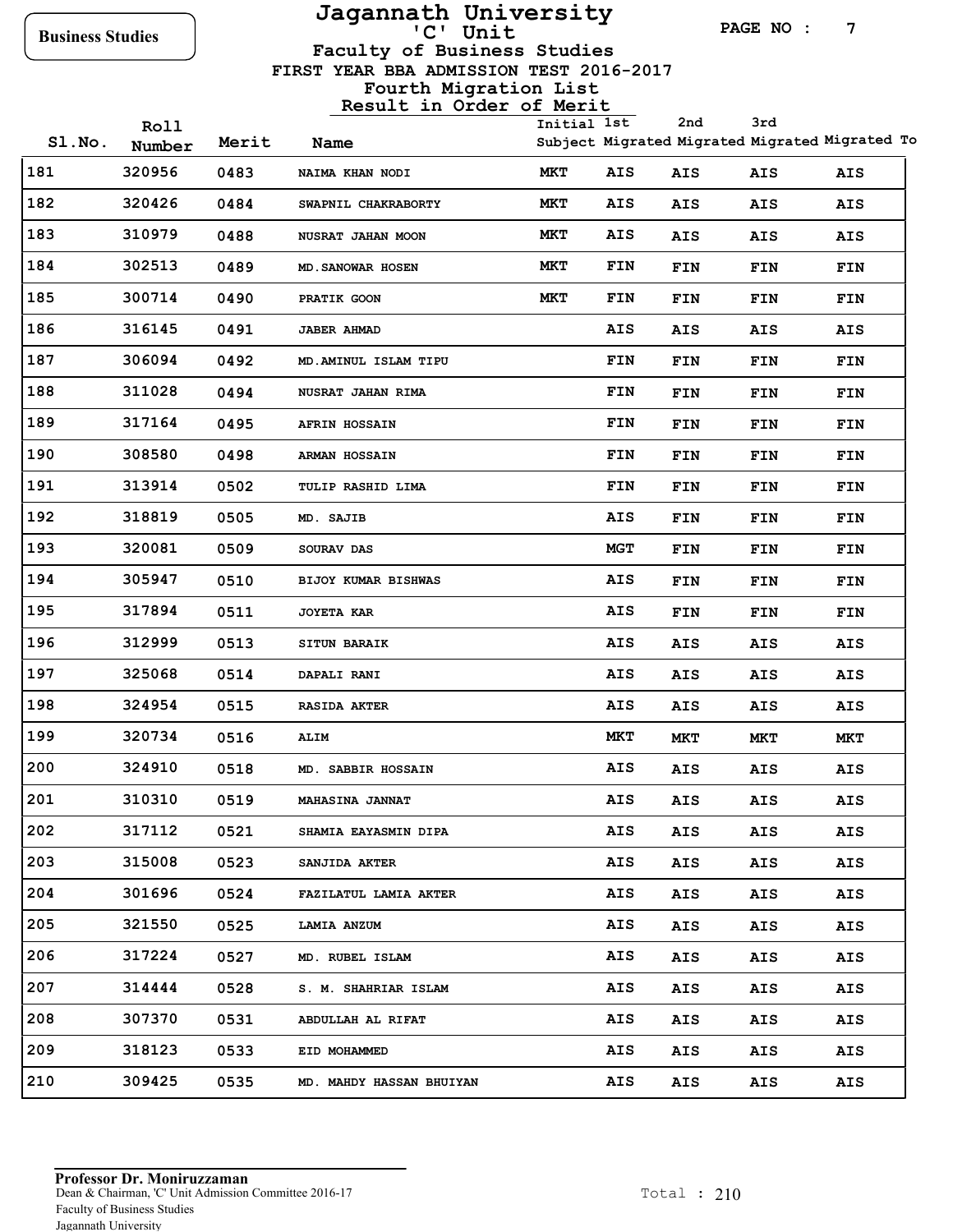## **Jagannath University**

**PAGE NO : 8**

**Faculty of Business Studies**

 **FIRST YEAR BBA ADMISSION TEST 2016-2017**

|       | Roll   |       |                              | Initial 1st |            | 2nd        | 3rd        |                                                |
|-------|--------|-------|------------------------------|-------------|------------|------------|------------|------------------------------------------------|
| SLNO. | Number | Merit | Name                         |             |            |            |            | Subject Migrated Migrated Migrated Migrated To |
| 211   | 319517 | 0537  | MD. SAMIMUR RAHMAN           |             | MKT        | MKT        | MKT        | MKT                                            |
| 212   | 314564 | 0539  | MD. RASEL KABIR              |             | <b>MGT</b> | <b>MGT</b> | MGT        | <b>MGT</b>                                     |
| 213   | 301047 | 0541  | SAROJ DEBNATH                |             | <b>AIS</b> | AIS        | <b>AIS</b> | AIS                                            |
| 214   | 313312 | 0542  | MD. SUMON                    |             | AIS        | AIS        | <b>AIS</b> | AIS                                            |
| 215   | 311686 | 0545  | <b>SAYDA MONOWARA KHATUN</b> |             | AIS        | AIS        | <b>AIS</b> | AIS                                            |
| 216   | 320142 | 0546  | <b>ARAFAT ISLAM</b>          |             | MКТ        | MKT        | MКТ        | MКТ                                            |
| 217   | 316351 | 0548  | MD. SYKAT HOSSEN             |             | AIS        | AIS        | <b>AIS</b> | AIS                                            |
| 218   | 310804 | 0551  | MD. FERDOUS AKANDA           |             | AIS        | AIS        | <b>AIS</b> | AIS                                            |
| 219   | 309890 | 0553  | ROBEL AHMED                  |             | AIS        | AIS        | <b>AIS</b> | AIS                                            |
| 220   | 304376 | 0555  | CHOWDHURY RAYA ADIBA         |             | AIS        | AIS        | <b>AIS</b> | AIS                                            |
| 221   | 307062 | 0559  | MD. RIDOY HOSSAIN            |             | <b>AIS</b> | AIS        | AIS        | AIS                                            |
| 222   | 311550 | 0564  | <b>MILTON MIAH</b>           |             | <b>AIS</b> | AIS        | <b>AIS</b> | AIS                                            |
| 223   | 323037 | 0565  | <b>SABERA KHATUN NABILA</b>  |             | AIS        | <b>AIS</b> | <b>AIS</b> | AIS                                            |
| 224   | 301965 | 0568  | SAJJADUL HOQUE               |             | AIS        | AIS        | <b>AIS</b> | AIS                                            |
| 225   | 313111 | 0569  | MD. FAHAD HOSSAIN            |             | <b>MGT</b> | MGT        | <b>MGT</b> | MGT                                            |
| 226   | 315460 | 0570  | <b>ONIK HALDER</b>           |             | <b>AIS</b> | AIS        | <b>AIS</b> | AIS                                            |
| 227   | 312292 | 0571  | <b>TAMANNA AKTER</b>         |             | MКТ        | MКТ        | MКТ        | MКТ                                            |
| 228   | 323432 | 0572  | MD. SAIFULLAH AL ZIHAD       |             | MGT        | AIS        | <b>AIS</b> | AIS                                            |
| 229   | 324220 | 0574  | PEYAL DUTTA.                 |             | MGT        | AIS        | <b>AIS</b> | AIS                                            |
| 230   | 318345 | 0576  | ABU SHAH PER BORSHON         |             | MKT        | AIS        | <b>AIS</b> | AIS                                            |
| 231   | 320163 | 0579  | MD. LIMON DHALI              |             | <b>MGT</b> | AIS        | AIS        | AIS                                            |
| 232   | 322481 | 0580  | ABU WAHED MUHAMMED JISAN     |             | MGT        | AIS        | <b>AIS</b> | AIS                                            |
| 233   | 302362 | 0581  | MD. RAYHAN KHAN RAKIB        |             | MGT        | AIS        | AIS        | AIS                                            |
| 234   | 323419 | 0582  | HRIDOY CHANDRA SAHA          |             | <b>MGT</b> | AIS        | AIS        | AIS                                            |
| 235   | 317215 | 0583  | MD. RAIHAN CHOWDHURY         |             | MGT        | AIS        | <b>AIS</b> | AIS                                            |
| 236   | 312829 | 0584  | <b>MD. RAKIBUL HASAN</b>     |             | <b>MGT</b> | AIS        | <b>AIS</b> | AIS                                            |
| 237   | 300531 | 0585  | ABU SALEH MD. MUSTAKIM       |             | MKT        | AIS        | AIS        | AIS                                            |
| 238   | 314053 | 0589  | <b>SAGORIKA KHATUN</b>       |             | <b>MGT</b> | AIS        | <b>AIS</b> | AIS                                            |
| 239   | 318005 | 0591  | <b>SAYMA FATEMA</b>          |             | <b>MKT</b> | AIS        | <b>AIS</b> | AIS                                            |
| 240   | 320267 | 0593  | <b>MD. RASIBUL HASAN</b>     |             | MKT        | AIS        | AIS        | AIS                                            |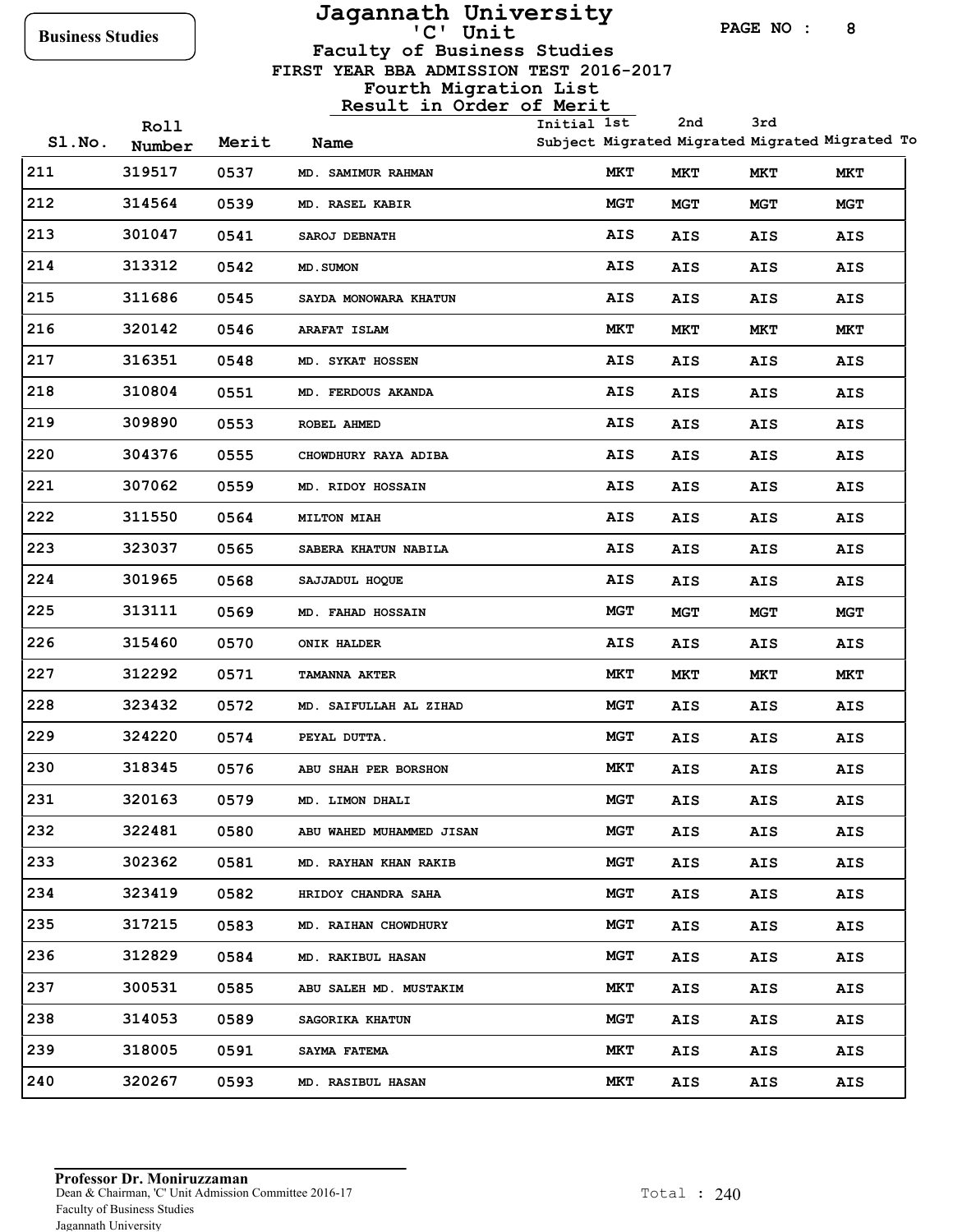# **Jagannath University**

**PAGE NO : 9**

**Faculty of Business Studies**

 **FIRST YEAR BBA ADMISSION TEST 2016-2017**

|       | Roll   |       |                            | Initial 1st |            | 2nd        | 3rd        |                                                |
|-------|--------|-------|----------------------------|-------------|------------|------------|------------|------------------------------------------------|
| SLNO. | Number | Merit | Name                       |             |            |            |            | Subject Migrated Migrated Migrated Migrated To |
| 241   | 308361 | 0595  | <b>S.M.TAHIR JAMAN</b>     |             | MКТ        | MKT        | MKT        | MKT                                            |
| 242   | 319658 | 0597  | <b>JOBEDA AKTER</b>        |             | MGT        | AIS        | AIS        | AIS                                            |
| 243   | 318320 | 0599  | MD. ASHEKUR RAHMAN         |             | MGT        | MGT        | MGT        | MGT                                            |
| 244   | 311025 | 0600  | SAISOB MAHMUD              |             | <b>MGT</b> | AIS        | AIS        | AIS                                            |
| 245   | 313837 | 0601  | <b>JANNATUN NASRIN</b>     |             | MKT        | MKT        | MКТ        | MKT                                            |
| 246   | 313851 | 0602  | MD SULYMAN TALOOKDAR       |             | MGT        | AIS        | <b>AIS</b> | AIS                                            |
| 247   | 316303 | 0603  | OMER FARUQUE               |             | MGT        | AIS        | <b>AIS</b> | AIS                                            |
| 248   | 312504 | 0604  | <b>AFSANA AKTER</b>        |             | MGT        | AIS        | AIS        | AIS                                            |
| 249   | 303404 | 0605  | <b>RAJIB BANIK</b>         |             | MGT        | AIS        | AIS        | AIS                                            |
| 250   | 311775 | 0606  | <b>MARZIA AKTER</b>        |             | MGT        | AIS        | <b>AIS</b> | AIS                                            |
| 251   | 320075 | 0607  | SADIQUR RAHMAN TAJ         |             | MКТ        | MKT        | MКТ        | MKT                                            |
| 252   | 310736 | 0611  | RIYAZUL HAQUE              |             | MGT        | AIS        | <b>AIS</b> | AIS                                            |
| 253   | 313641 | 0614  | MD. MIRAJ HOSSAIN          |             | MGT        | AIS        | <b>AIS</b> | AIS                                            |
| 254   | 314225 | 0615  | SHILAJIT DATTA             |             | MGT        | AIS        | <b>AIS</b> | AIS                                            |
| 255   | 315967 | 0617  | RAJARAM MONDOL             |             | MGT        | MGT        | MGT        | <b>MGT</b>                                     |
| 256   | 323590 | 0618  | UMMA SALMA                 |             | MGT        | MGT        | MGT        | MGT                                            |
| 257   | 310193 | 0619  | EHSANUL HAQUE              |             | MKT        | MKT        | MКТ        | MKT                                            |
| 258   | 300754 | 0620  | <b>SADIA AKTER</b>         |             | <b>MGT</b> | MGT        | MGT        | MGT                                            |
| 259   | 322573 | 0621  | <b>APSHARA DATTA</b>       |             | MKT        | AIS        | AIS        | AIS                                            |
| 260   | 304696 | 0624  | <b>JAMIA SULTANA</b>       |             | MGT        | AIS        | <b>AIS</b> | AIS                                            |
| 261   | 309704 | 0625  | <b>SHUVO SAHA</b>          |             | <b>MKT</b> | AIS        | AIS        | AIS                                            |
| 262   | 314124 | 0626  | MD. SOLAIMAN               |             | <b>MGT</b> | AIS        | <b>AIS</b> | AIS                                            |
| 263   | 308423 | 0628  | MD. MARUF HOSSAIN          |             | <b>MGT</b> | AIS        | <b>AIS</b> | AIS                                            |
| 264   | 306382 | 0630  | <b>OVIGET SUTRADHAR</b>    |             | MGT        | <b>MGT</b> | MGT        | <b>MGT</b>                                     |
| 265   | 305332 | 0634  | AZADI ISRAT ZERIN          |             | <b>MGT</b> | AIS        | <b>AIS</b> | AIS                                            |
| 266   | 316297 | 0639  | <b>ABU TAHER</b>           |             | MGT        | AIS        | <b>AIS</b> | AIS                                            |
| 267   | 303983 | 0640  | <b>MIZANUR RAHMAN</b>      |             | MKT        | AIS        | AIS        | AIS                                            |
| 268   | 317026 | 0642  | ABDULLAH AL FAHAD TALUKDER |             | MKT        | AIS        | <b>AIS</b> | AIS                                            |
| 269   | 314899 | 0643  | DIDAR HOSSAIN              |             | MGT        | AIS        | <b>AIS</b> | AIS                                            |
| 270   | 300278 | 0644  | NAIMUL ISLAM SOIKOT        |             | MKT        | MKT        | MКТ        | MKT                                            |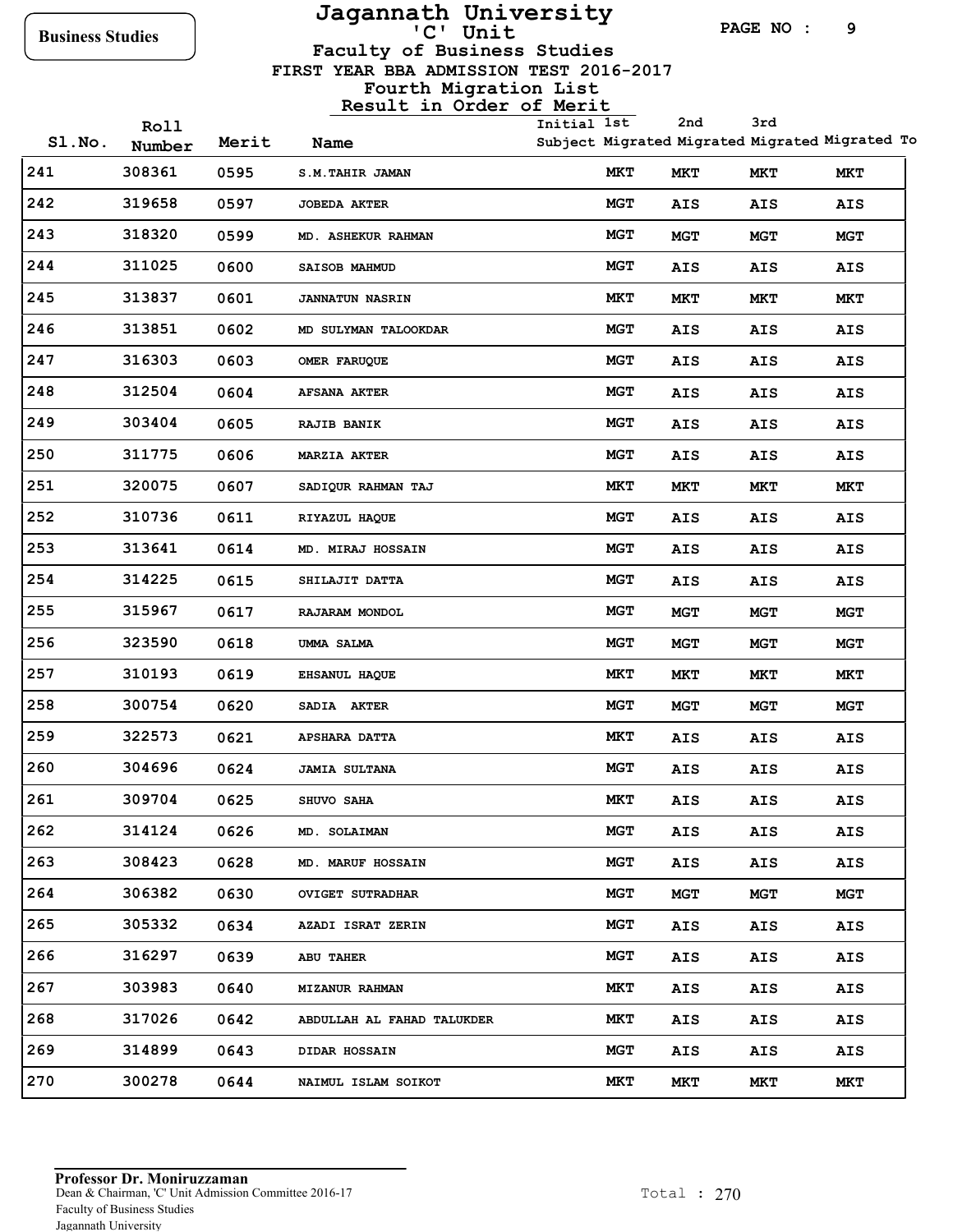## **Jagannath University**

**PAGE NO : 10**

**Faculty of Business Studies**

 **FIRST YEAR BBA ADMISSION TEST 2016-2017**

|       | Roll   |       |                          | Initial 1st |            | 2nd        | 3rd                                            |            |
|-------|--------|-------|--------------------------|-------------|------------|------------|------------------------------------------------|------------|
| SLNO. | Number | Merit | Name                     |             |            |            | Subject Migrated Migrated Migrated Migrated To |            |
| 271   | 307769 | 0646  | MD. ANISUR RAHAMAN       |             | MKT        | MKT        | MКТ                                            | MKT        |
| 272   | 320462 | 0648  | <b>NUSRAT JAHAN</b>      |             | MGT        | <b>AIS</b> | AIS                                            | AIS        |
| 273   | 301927 | 0649  | MD. SHAKIL               |             | <b>MGT</b> | MGT        | <b>MGT</b>                                     | AIS        |
| 274   | 312700 | 0650  | MD. SOJIB MIAH           |             | <b>MGT</b> | <b>MGT</b> | <b>MGT</b>                                     | AIS        |
| 275   | 304486 | 0657  | <b>RUBINA AKTER</b>      |             | <b>MGT</b> | <b>MGT</b> | <b>MGT</b>                                     | <b>MGT</b> |
| 276   | 308586 | 0661  | <b>TULI BISWAS</b>       |             | <b>MGT</b> | <b>MGT</b> | <b>MGT</b>                                     | <b>MGT</b> |
| 277   | 322759 | 0662  | <b>ATHAI NELIMA</b>      |             | <b>MGT</b> | <b>MGT</b> | <b>MGT</b>                                     | MGT        |
| 278   | 304101 | 0663  | <b>YASIN ARAFAT</b>      |             | MGT        | <b>MGT</b> | MGT                                            | MGT        |
| 279   | 305072 | 0664  | <b>MD. ANAMUL HASAN</b>  |             | <b>MGT</b> | <b>MGT</b> | <b>MGT</b>                                     | MGT        |
| 280   | 322089 | 0665  | PRONAY DEBNATH           |             | MКТ        | MКТ        | MКТ                                            | MКТ        |
| 281   | 314695 | 0666  | MD. MILON HOSSAIN        |             | MКТ        | MКТ        | MКТ                                            | MKT        |
| 282   | 317580 | 0670  | MD. ABU TALHA            |             | MКТ        | MКТ        | <b>MKT</b>                                     | MKT        |
| 283   | 323237 | 0674  | MD. SAIDUR RAHMAN FAHIM  |             | <b>MGT</b> | MGT        | <b>MGT</b>                                     | <b>MGT</b> |
| 284   | 302075 | 0677  | SHUCHONA AKTER ETI       |             | MКТ        | MКТ        | MКТ                                            | MKT        |
| 285   | 305245 | 0679  | <b>MD. MASUM REZA</b>    |             | MКТ        | MКТ        | MКТ                                            | MКТ        |
| 286   | 306217 | 0686  | MONIKA YEASMIN           |             | <b>MGT</b> | MGT        | <b>MGT</b>                                     | <b>MGT</b> |
| 287   | 314287 | 0690  | <b>RAFID SADMAN</b>      |             | MGT        | <b>MGT</b> | <b>MGT</b>                                     | MGT        |
| 288   | 313092 | 0692  | <b>MD.SIFAT RANA</b>     |             | <b>MGT</b> | <b>MGT</b> | <b>MGT</b>                                     | MGT        |
| 289   | 322069 | 0694  | MD. SAZZAD HOSSAN        |             | MGT        | <b>MGT</b> | <b>MGT</b>                                     | <b>MGT</b> |
| 290   | 319752 | 0695  | NAYAN KANTI ROY          |             | <b>MGT</b> | <b>MGT</b> | <b>MGT</b>                                     | <b>MGT</b> |
| 291   | 319255 | 0696  | MAHATUL ISLAM            |             | <b>MGT</b> | <b>MGT</b> | <b>MGT</b>                                     | <b>MGT</b> |
| 292   | 307507 | 0697  | <b>SHAVENAM BARATH</b>   |             | MGT        | MGT        | MGT                                            | MGT        |
| 293   | 323780 | 0698  | MD. SAIFUL ISLAM BHUIYAN |             | <b>MKT</b> | MKT        | MКТ                                            | MKT        |
| 294   | 316841 | 0703  | SIMANTA KUMAR GHOSH      |             | <b>MGT</b> | MGT        | <b>MGT</b>                                     | <b>MGT</b> |
| 295   | 311873 | 0704  | <b>SWAGATAM MAZUMDER</b> |             | MКТ        | MKT        | MКТ                                            | MКТ        |
| 296   | 306923 | 0705  | MOHAMMAD RAFIUL AKIB     |             | MКТ        | MКТ        | MКТ                                            | <b>MKT</b> |
| 297   | 304713 | 0708  | SADIA JULFI MOON         |             | <b>MGT</b> | MGT        | <b>MGT</b>                                     | <b>MGT</b> |
| 298   | 302701 | 0709  | MD. TIPU SULTAN          |             | MGT        | MGT        | <b>MGT</b>                                     | <b>MGT</b> |
| 299   | 308527 | 0714  | MD. NUR HOSSEN           |             | <b>MGT</b> | MGT        | MGT                                            | <b>MGT</b> |
| 300   | 319912 | 0716  | MD. KAZI HADIUJJAMAN     |             | MКТ        | MKT        | MКТ                                            | MКТ        |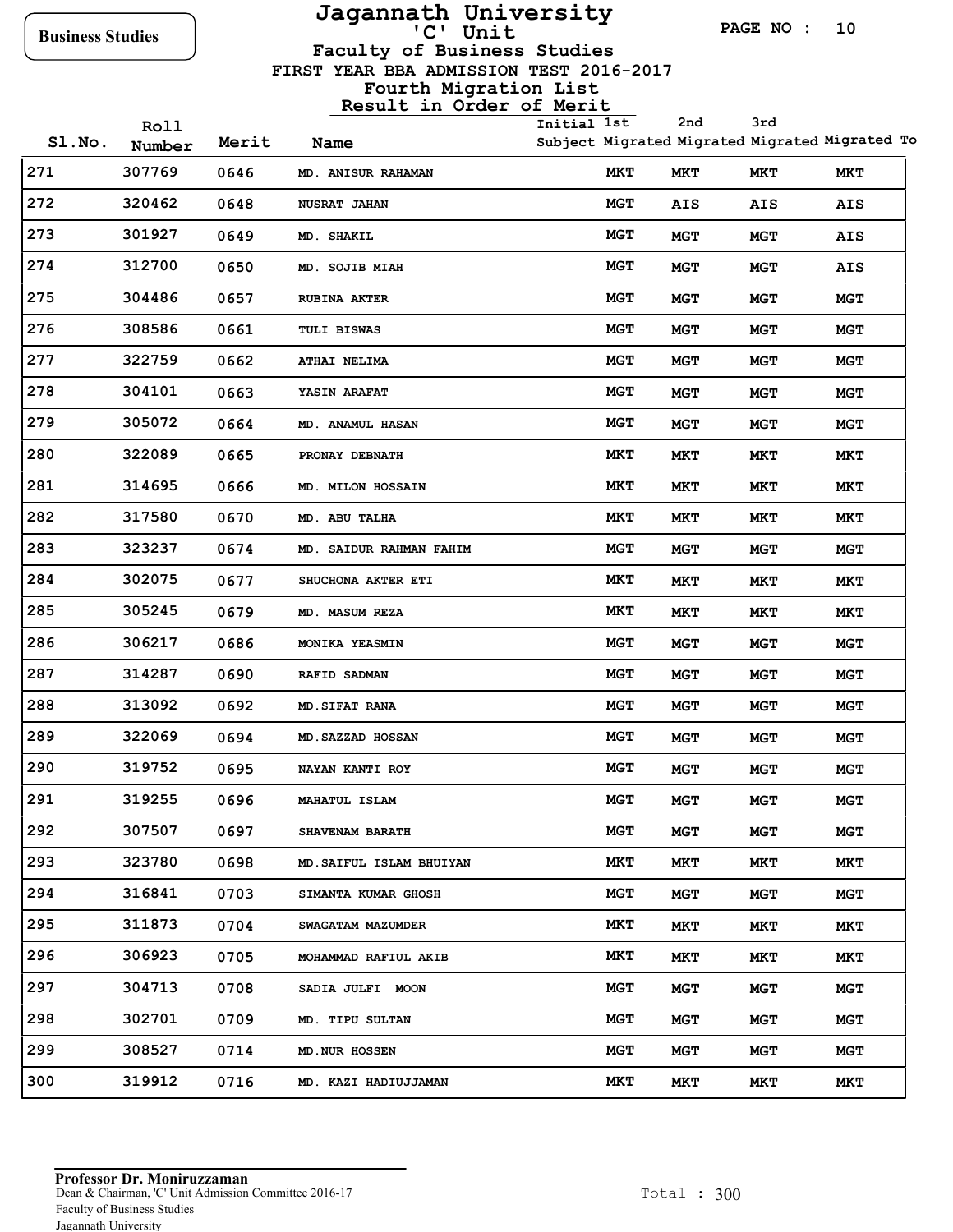## **Jagannath University**

**PAGE NO : 11**

**3rd**

**2nd**

**Faculty of Business Studies**

 **FIRST YEAR BBA ADMISSION TEST 2016-2017**

| SLNO. | Roll<br>Number | Merit | Name                         | Initial 1st |            | 2nd        | 3rd        | Subject Migrated Migrated Migrated Migrated To |
|-------|----------------|-------|------------------------------|-------------|------------|------------|------------|------------------------------------------------|
| 301   | 319754         | 0718  | MAHIDUL HOSSAIN SUPOM        |             | <b>MGT</b> | MGT        | <b>MGT</b> | MGT                                            |
| 302   | 311221         | 0719  | KAKOLY AKTER TAMANNA         |             | <b>MGT</b> | <b>MGT</b> | <b>MGT</b> | <b>MGT</b>                                     |
| 303   | 306443         | 0720  | MD. MINHAZUR RAHMAN          |             | <b>MGT</b> | MGT        | <b>MGT</b> | MGT                                            |
| 304   | 321870         | 0721  | RAKIBUL ISLAM                |             | <b>MGT</b> | <b>MGT</b> | <b>MGT</b> | MGT                                            |
| 305   | 308800         | 0722  | FARZANA AKTER OPIYA          |             | <b>MGT</b> | <b>MGT</b> | <b>MGT</b> | <b>MGT</b>                                     |
| 306   | 300367         | 0724  | ANUPAM CHOWDHURY             |             | <b>MGT</b> | MGT        | <b>MGT</b> | <b>MGT</b>                                     |
| 307   | 321026         | 0728  | UMMUL KHAIR FATIMA           |             | MКТ        | MКТ        | MКТ        | MKT                                            |
| 308   | 313777         | 0729  | MD. ARIFUL ISLAM             |             | <b>MGT</b> | MGT        | <b>MGT</b> | <b>MGT</b>                                     |
| 309   | 314463         | 0736  | RUMANA SIDDIKA MARUFA        |             | MКТ        | MКТ        | MКТ        | MKT                                            |
| 310   | 322100         | 0737  | SHEIKH YOUSUF ACHIN          |             | MКТ        | MКТ        | MKT        | MKT                                            |
| 311   | 324277         | 0738  | <b>TULY PAULINE GHOSH</b>    |             | MКТ        | MКТ        | MКТ        | MKT                                            |
| 312   | 325052         | 0740  | <b>LOMAT MARIA</b>           |             | MКТ        | <b>MKT</b> | MKT        | MKT                                            |
| 313   | 313215         | 0742  | MUNTASIR AHMED CHOWDHURY     |             | <b>MGT</b> | <b>MGT</b> | <b>MGT</b> | MGT                                            |
| 314   | 306965         | 0745  | MD. MONJURUL ISLAM           |             | MКТ        | MКТ        | MКТ        | MКТ                                            |
| 315   | 315155         | 0746  | <b>MOHSIN GAZI</b>           |             | <b>MGT</b> | MGT        | <b>MGT</b> | <b>MGT</b>                                     |
| 316   | 309099         | 0747  | <b>REZWAN AHMED</b>          |             | <b>MKT</b> | MКТ        | MКТ        | MКТ                                            |
| 317   | 322119         | 0748  | ASHRAFUL ISLAM NILOY         |             | <b>MGT</b> | MGT        | <b>MGT</b> | MGT                                            |
| 318   | 315919         | 0749  | MD. RASHIK JAWAD             |             | <b>MGT</b> | MGT        | <b>MGT</b> | <b>MGT</b>                                     |
| 319   | 317070         | 0751  | MD. NAYEMUL ALAM             |             | MКТ        | MКТ        | MКТ        | MKT                                            |
| 320   | 309789         | 0754  | <b>AL- AMIN</b>              |             | <b>MGT</b> | MGT        | <b>MGT</b> | MGT                                            |
| 321   | 306633         | 0757  | MD. MOSTOFA-AL-MAMUN         |             | MКТ        | MКТ        | <b>MKT</b> | MКТ                                            |
| 322   | 311417         | 0760  | SYED ATTAI RABBI             |             | MGT        | <b>MGT</b> | <b>MGT</b> | MGT                                            |
| 323   | 313441         | 0764  | MD. SAIFUL-ISLAM             |             | <b>MGT</b> | <b>MGT</b> | <b>MGT</b> | <b>MGT</b>                                     |
| 324   | 306221         | 0765  | MD. ARIFUL ISLAM ARIF        |             | <b>MGT</b> | <b>MGT</b> | MGT        | <b>MGT</b>                                     |
| 325   | 321112         | 0766  | MD. SUJAN ISLAM              |             | MКТ        | MKT        | MКТ        | MKT                                            |
| 326   | 303218         | 0767  | <b>SAHIDA TABASSUM NISHI</b> |             | <b>MGT</b> | <b>MGT</b> | MGT        | <b>MGT</b>                                     |
| 327   | 303695         | 0770  | MOHAMMAD SAIFUL ISLAM SHANTO |             | <b>MGT</b> | <b>MGT</b> | <b>MGT</b> | <b>MGT</b>                                     |
| 328   | 311128         | 0771  | <b>HALIMA AKTER</b>          |             | <b>MGT</b> | MGT        | MGT        | MGT                                            |
| 329   | 300884         | 0773  | <b>NUSRAT JAHAN NAFISHA</b>  |             | <b>MGT</b> | <b>MGT</b> | MGT        | <b>MGT</b>                                     |
| 330   | 323433         | 0774  | <b>BEAUTY KHANAM</b>         |             | <b>MGT</b> | <b>MGT</b> | MGT        | <b>MGT</b>                                     |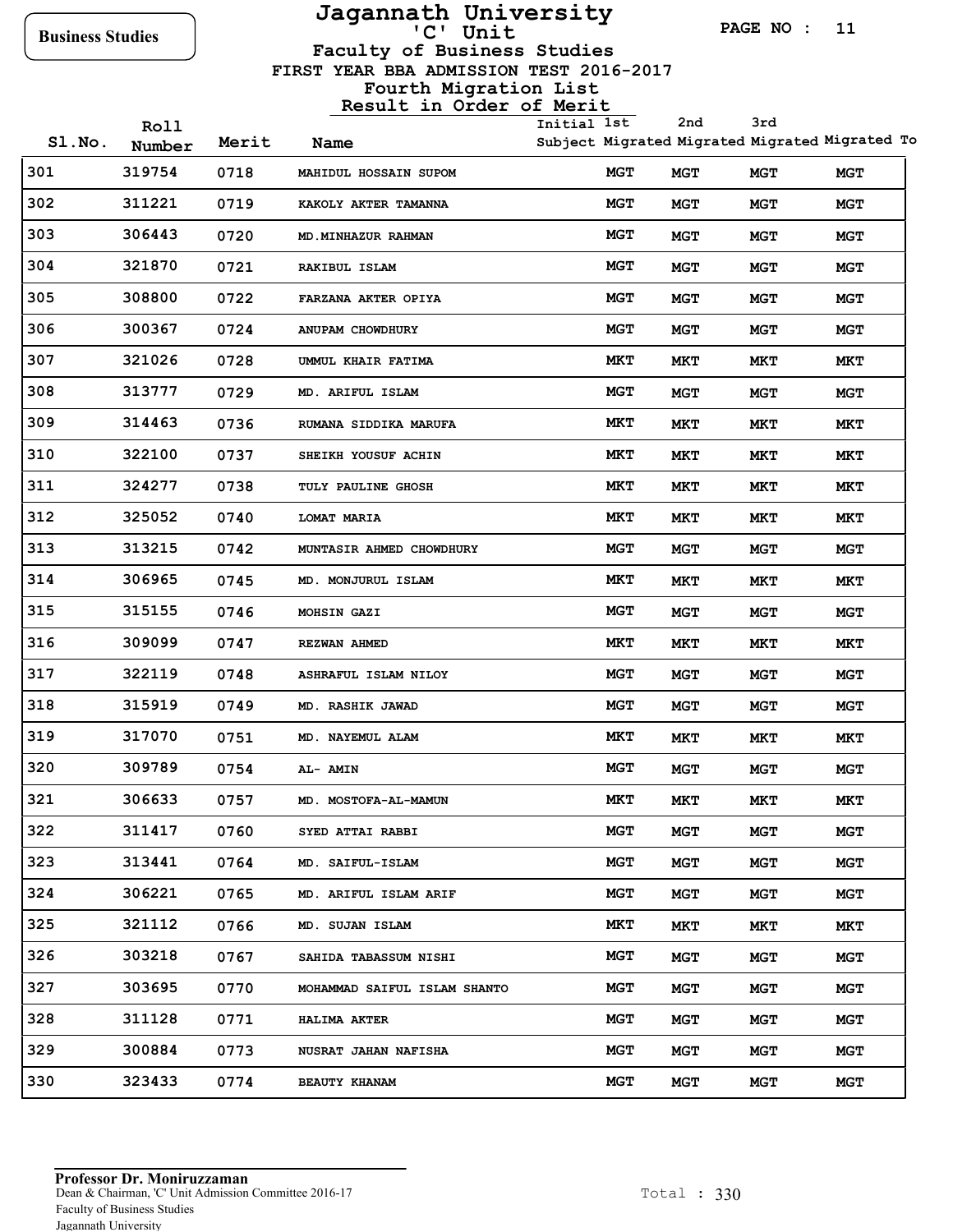**Roll**

# **Jagannath University**

**PAGE NO : 12**

**Faculty of Business Studies**

 **FIRST YEAR BBA ADMISSION TEST 2016-2017**

### **Fourth Migration List**

### **Result in Order of Merit**

**Initial 1st 2nd**

Subject Migrated Migrated Migrated Migrated To **Migrated 3rd Migrated**

| SI.No. | ᅑᇰᆂᆂ<br>Number | Merit | Name                           | Subject Migrated Migrated Migrated Migrated T |            |            |            |
|--------|----------------|-------|--------------------------------|-----------------------------------------------|------------|------------|------------|
| 331    | 306054         | 0776  | FARID UDDIN                    | MКТ                                           | MКТ        | MKT        | MKT        |
| 332    | 320589         | 0778  | MD. DKHALEDUZZAMAN             | MКТ                                           | MКТ        | MКТ        | MКТ        |
| 333    | 315807         | 0779  | <b>MD. SHAMIM MIA</b>          | MКТ                                           | MКТ        | MКТ        | MКТ        |
| 334    | 314885         | 0781  | MD. SHOWAD ISLAM               | <b>MGT</b>                                    | <b>MGT</b> | <b>MGT</b> | <b>MGT</b> |
| 335    | 317588         | 0782  | NUSRAT JAHAN MUMU              | MКТ                                           | <b>MGT</b> | MGT        | <b>MGT</b> |
| 336    | 310527         | 0783  | MOBASSIRUL BARI RAKIB          | MКТ                                           | <b>MGT</b> | <b>MGT</b> | <b>MGT</b> |
| 337    | 311496         | 0784  | MD. SHEK RONY                  | <b>MKT</b>                                    | <b>MGT</b> | MGT        | <b>MGT</b> |
| 338    | 304050         | 0788  | MD. SAZZED CHOWDHURY           | MКТ                                           | <b>MGT</b> | <b>MGT</b> | <b>MGT</b> |
| 339    | 309278         | 0789  | <b>FARZANA AKTER</b>           | MКТ                                           | <b>MGT</b> | <b>MGT</b> | <b>MGT</b> |
| 340    | 316392         | 0790  | MD. TANVIR KHALIL              | MKT                                           | <b>MGT</b> | <b>MGT</b> | <b>MGT</b> |
| 341    | 306776         | 0791  | SWARNA RANI SAHA               | MКТ                                           | <b>MGT</b> | <b>MGT</b> | <b>MGT</b> |
| 342    | 323874         | 0792  | MD. ABDUL AWAL KAUSHIK         | MКТ                                           | MКТ        | MKT        | MКТ        |
| 343    | 316409         | 0795  | MD. JAHIDUL ISLAM PAVEL        | MKT                                           | <b>MGT</b> | <b>MGT</b> | <b>MGT</b> |
| 344    | 317444         | 0796  | MD. ISMAIL MAZUMDER            |                                               | <b>MGT</b> | <b>MGT</b> | <b>MGT</b> |
| 345    | 311836         | 0800  | <b>LABONY AKTER</b>            |                                               | <b>MGT</b> | MGT        | <b>MGT</b> |
| 346    | 313520         | 0801  | <b>MD. ABIDUR RAHIM RAIHAN</b> |                                               | <b>MGT</b> | MGT        | <b>MGT</b> |
| 347    | 324399         | 0802  | <b>ABIR HOSEN</b>              |                                               | MКТ        | MКТ        | MКТ        |
| 348    | 318610         | 0803  | <b>ABHIJIT SAHA</b>            |                                               | <b>MGT</b> | <b>MGT</b> | <b>MGT</b> |
| 349    | 300148         | 0804  | <b>MAHADI HASAN</b>            |                                               | <b>MGT</b> | MGT        | <b>MGT</b> |
| 350    | 313388         | 0805  | SHARMIN SULTANA                |                                               | MКТ        | MКТ        | MКТ        |
| 351    | 304609         | 0806  | <b>ANTARA MALIHA</b>           |                                               | <b>MGT</b> | MGT        | MGT        |
| 352    | 302833         | 0808  | WAKIL MAHAMUD SHIHAB           |                                               | <b>MGT</b> | <b>MGT</b> | <b>MGT</b> |
| 353    | 307215         | 0809  | <b>MAHAMUDA AKTER</b>          |                                               | <b>MGT</b> | MGT        | <b>MGT</b> |
| 354    | 322666         | 0810  | MD. GOLAM RABBY                |                                               | MКТ        | MKT        | MКТ        |
| 355    | 319285         | 0812  | <b>RAHIMA AKTER</b>            |                                               | MКТ        | MКТ        | MКТ        |
| 356    | 320251         | 0813  | AKM. SAIFUL ISLAM              |                                               | MКТ        | MКТ        | MКТ        |
| 357    | 306688         | 0814  | SHAGOR NONDI                   |                                               | MКТ        | MКТ        | MКТ        |
| 358    | 313505         | 0815  | MD. FAHIM ISTIAQE              |                                               | MКТ        | MКТ        | MКТ        |
| 359    | 318617         | 0816  | <b>ASIF AHMED ANON</b>         |                                               | MКТ        | MКТ        | MКТ        |
| 360    | 319122         | 0818  | ABDUL KADOR                    |                                               | <b>MGT</b> | <b>MGT</b> | <b>MGT</b> |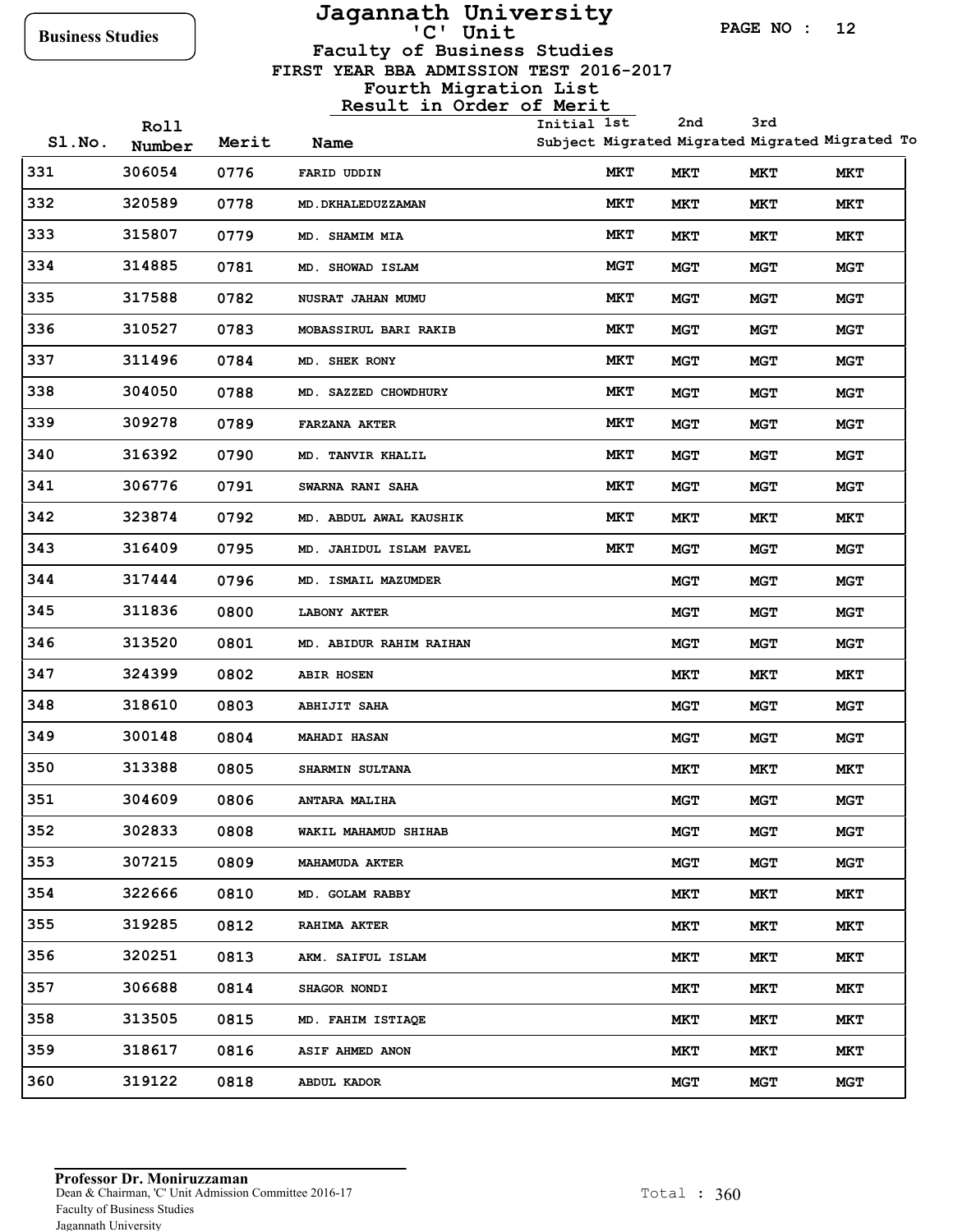**Roll**

## **Jagannath University**

**PAGE NO : 13**

**Faculty of Business Studies**

 **FIRST YEAR BBA ADMISSION TEST 2016-2017**

#### **Fourth Migration List Result in Order of Merit**

**Initial 1st 2nd** **3rd**

| SI.No. | Number | Merit | Name                                  | Subject Migrated Migrated Migrated Migrated T |            |            |
|--------|--------|-------|---------------------------------------|-----------------------------------------------|------------|------------|
| 361    | 311701 | 0819  | <b>JAHIROL ISLAM</b>                  | <b>MKT</b>                                    | MKT        | MКТ        |
| 362    | 322486 | 0820  | MD. BELLAL HOSAIN KHAN                | MКТ                                           | MКТ        | MКТ        |
| 363    | 301852 | 0821  | MD. AMINUL ISLAM                      | <b>MGT</b>                                    | <b>MGT</b> | <b>MGT</b> |
| 364    | 304019 | 0823  | MD. SHARIFUL ISLAM                    | <b>MGT</b>                                    | <b>MGT</b> | <b>MGT</b> |
| 365    | 318300 | 0824  | <b>LIMA AKTER</b>                     | <b>MGT</b>                                    | <b>MGT</b> | <b>MGT</b> |
| 366    | 309127 | 0825  | <b>BODIUZZAMAN TUSHER</b>             | <b>MGT</b>                                    | <b>MGT</b> | <b>MGT</b> |
| 367    | 316220 | 0827  | SHAHANAJ AKTER SHOMPA                 | <b>MGT</b>                                    | <b>MGT</b> | <b>MGT</b> |
| 368    | 312970 | 0829  | <b>MD. FAZER ALI</b>                  | MКТ                                           | MКТ        | MКТ        |
| 369    | 319465 | 0830  | SADIA HASSAN                          | <b>MGT</b>                                    | <b>MGT</b> | <b>MGT</b> |
| 370    | 302787 | 0834  | KANIZ FATEMA                          | MКТ                                           | MКТ        | MKT        |
| 371    | 305074 | 0835  | MD. BIPLOP SARKER                     | <b>MGT</b>                                    | <b>MGT</b> | <b>MGT</b> |
| 372    | 301246 | 0836  | MD. BILAL HOSSAIN                     | MКТ                                           | MКТ        | MКТ        |
| 373    | 315649 | 0837  | SABYASACHEE CHAKRABORTY               | <b>MGT</b>                                    | <b>MGT</b> | <b>MGT</b> |
| 374    | 316977 | 0838  | <b>RAZU AHMED</b>                     | <b>MGT</b>                                    | <b>MGT</b> | <b>MGT</b> |
| 375    | 317377 | 0839  | REZAUL ISLAM NOMAN                    | <b>MGT</b>                                    | <b>MGT</b> | MGT        |
| 376    | 324027 | 0840  | <b>MD. ARAFAT RAHMAN</b>              | MКТ                                           | MКТ        | MКТ        |
| 377    | 324874 | 0842  | <b>MD. TARIKE ASHRAF</b>              | <b>MGT</b>                                    | <b>MGT</b> | <b>MGT</b> |
| 378    | 316723 | 0844  | <b>S M SHAMRAT HASAN</b>              | MКТ                                           | MКТ        | MKT        |
| 379    | 308563 | 0846  | SUMIYA AKTER                          | <b>MGT</b>                                    | <b>MGT</b> | <b>MGT</b> |
| 380    | 320689 | 0847  | <b>MD. RAKIB KHAN</b>                 | MКТ                                           | MКТ        | MКТ        |
| 381    | 317492 | 0849  | ESTIAR AHMED TAYEV                    | <b>MGT</b>                                    | <b>MGT</b> | <b>MGT</b> |
| 382    | 310144 | 0852  | <b>KAMRUN NAHAR OISHI</b>             | <b>MGT</b>                                    | MGT        | MGT        |
| 383    | 317255 | 0854  | SHARIYER ISLAM                        | <b>MKT</b>                                    | MKT        | MКТ        |
| 384    | 301801 | 0855  | <b>MD. HASSAN IFTAKHER FAZLA RAHI</b> | <b>MGT</b>                                    | MGT        | <b>MGT</b> |
| 385    | 315922 | 0858  | <b>AJOY SUTRADHOR</b>                 | <b>MGT</b>                                    | <b>MGT</b> | <b>MGT</b> |
| 386    | 320809 | 0859  | MOHAMMAD IBRAHIM KHALIL               | MКТ                                           | MКТ        | MКТ        |
| 387    | 319869 | 0860  | SOHEL RANA                            | MКТ                                           | <b>MKT</b> | MКТ        |
| 388    | 318971 | 0861  | HRIDIKA AFROZ                         | <b>MGT</b>                                    | MGT        | <b>MGT</b> |
| 389    | 317025 | 0862  | SHOHAG AHMED                          | <b>MKT</b>                                    | MКТ        | MKT        |
| 390    | 305243 | 0863  | MD. KAMRUL HASAN                      | <b>MGT</b>                                    | MGT        | <b>MGT</b> |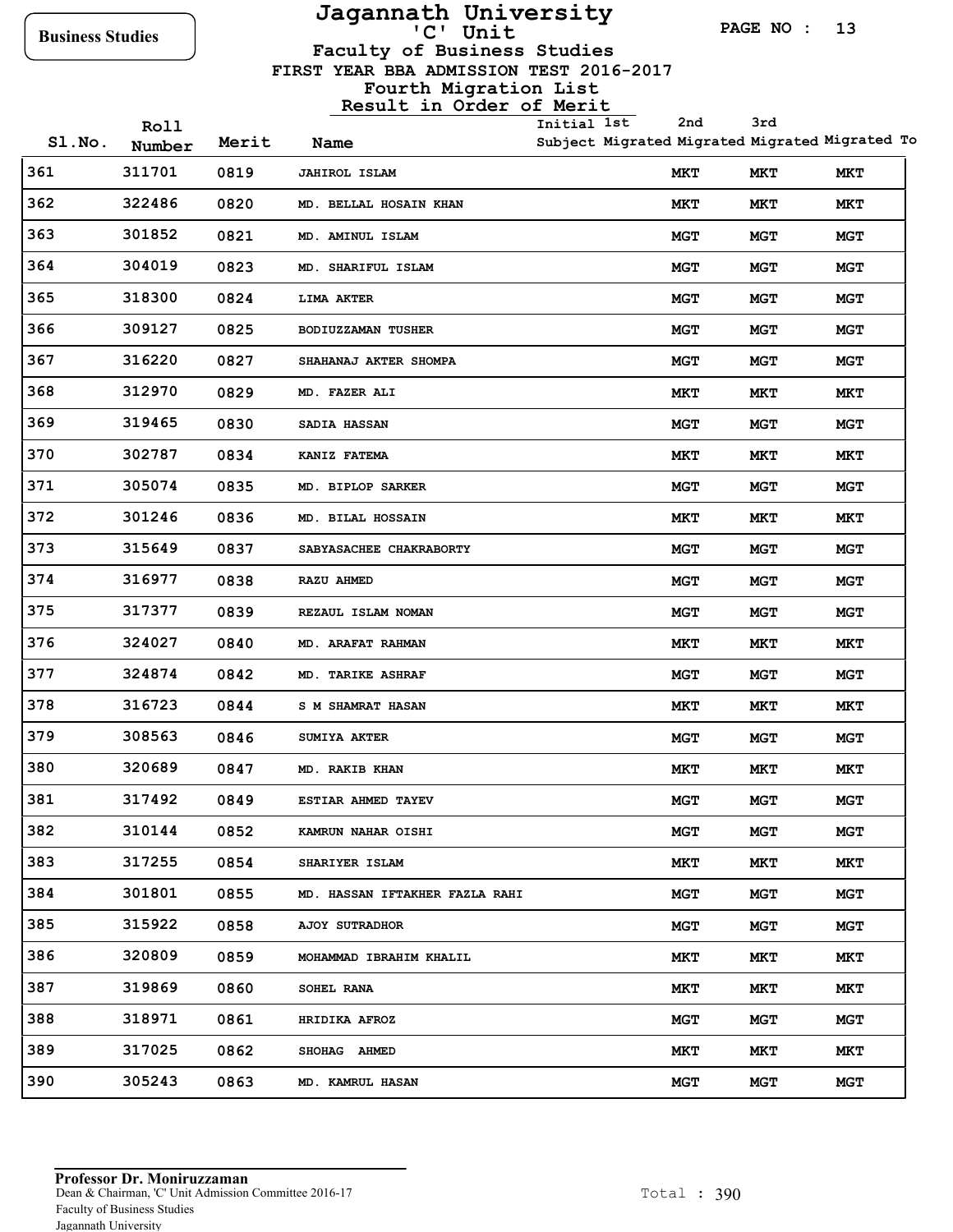## **Jagannath University**

**PAGE NO : 14**

**Faculty of Business Studies**

 **FIRST YEAR BBA ADMISSION TEST 2016-2017**

|        | Roll   |       |                             | Initial 1st | 2nd                                            | 3rd        |            |
|--------|--------|-------|-----------------------------|-------------|------------------------------------------------|------------|------------|
| SI.No. | Number | Merit | Name                        |             | Subject Migrated Migrated Migrated Migrated To |            |            |
| 391    | 307966 | 0864  | MD. SAIED RAFE SAMNAN       |             | MKT                                            | MКТ        | MKT        |
| 392    | 302753 | 0866  | <b>FARHAN SHEHAB</b>        |             | <b>MGT</b>                                     | <b>MGT</b> | MGT        |
| 393    | 313988 | 0867  | MD. MAZHARUL ISLAM BEGH     |             | MKT                                            | MКТ        | MKT        |
| 394    | 316437 | 0868  | <b>ALAUDDIN MOLLA</b>       |             | <b>MGT</b>                                     | MGT        | MGT        |
| 395    | 307688 | 0869  | MD. RAMJAN MOLLA            |             | <b>MGT</b>                                     | <b>MGT</b> | MGT        |
| 396    | 314298 | 0870  | <b>MAHEDI HASAN</b>         |             | <b>MGT</b>                                     | <b>MGT</b> | MGT        |
| 397    | 307665 | 0873  | <b>MAHADI HASSAN MOON</b>   |             | <b>MKT</b>                                     | MКТ        | MКТ        |
| 398    | 301243 | 0876  | ABU SUFIAN                  |             | <b>MGT</b>                                     | <b>MGT</b> | MGT        |
| 399    | 307250 | 0877  | SHAFAIT AHAMED CHOWDHURY    |             | MKT                                            | MKT        | MKT        |
| 400    | 302240 | 0878  | MD. MOBINUL ISLAM           |             | <b>MGT</b>                                     | <b>MGT</b> | MGT        |
| 401    | 301856 | 0879  | MD. ZAFFAR ALI              |             | <b>MGT</b>                                     | <b>MGT</b> | <b>MGT</b> |
| 402    | 324282 | 0880  | MD. JIHAD- UL - HAQUE       |             | MКТ                                            | MКТ        | MKT        |
| 403    | 307915 | 0881  | <b>SUMON MIAH</b>           |             | <b>MGT</b>                                     | <b>MGT</b> | MGT        |
| 404    | 308110 | 0882  | MD. RAISUL ISLAM NAHID      |             | <b>MGT</b>                                     | <b>MGT</b> | <b>MGT</b> |
| 405    | 304151 | 0883  | MD. RASEDUL ISLAM           |             | MКТ                                            | MKT        | MKT        |
| 406    | 309066 | 0884  | <b>SHIBBIR AHMAD</b>        |             | MGT                                            | <b>MGT</b> | <b>MGT</b> |
| 407    | 308807 | 0885  | ANQUR DAS                   |             | <b>MGT</b>                                     | <b>MGT</b> | MGT        |
| 408    | 316367 | 0886  | HIMEL DHALI                 |             | MКТ                                            | MKT        | MКТ        |
| 409    | 315734 | 0891  | MD. JULKAR NIME             |             | <b>MGT</b>                                     | <b>MGT</b> | MGT        |
| 410    | 314051 | 0892  | ABDULLAH- AL- MAMUN NILOY   |             | <b>MGT</b>                                     | <b>MGT</b> | MGT        |
| 411    | 308644 | 0894  | SUFAL CHANDRA MONDAL        |             | MКТ                                            | MКТ        | <b>MKT</b> |
| 412    | 304890 | 0895  | MOST. LABONI AKTAR SHRABONI |             | MKT                                            | MКТ        | MKT        |
| 413    | 323140 | 0898  | CHAITY RANI MODAK           |             | <b>MGT</b>                                     | MGT        | <b>MGT</b> |
| 414    | 310800 | 0902  | <b>SUMAIYA AHMED</b>        |             | MКТ                                            | MКТ        | MКТ        |
| 415    | 301558 | 0905  | MD. SAYEED MAHMUD           |             | MКТ                                            | MКТ        | MKT        |
| 416    | 311978 | 0907  | MD. HASIBUL HASAN TONMOY    |             | <b>MGT</b>                                     | MGT        | MGT        |
| 417    | 302843 | 0911  | NADIA ISLAM SAMA            |             | MGT                                            | <b>MGT</b> | <b>MGT</b> |
| 418    | 311332 | 0913  | ZANNATUL FERDOUS            |             | <b>MGT</b>                                     | <b>MGT</b> | <b>MGT</b> |
| 419    | 302149 | 0914  | <b>SAZZAD BIN SAD SHAON</b> |             | MКТ                                            | <b>MGT</b> | MGT        |
| 420    | 323741 | 0915  | SHOROT BHATTACHARJEE        |             | MКТ                                            | <b>MGT</b> | <b>MGT</b> |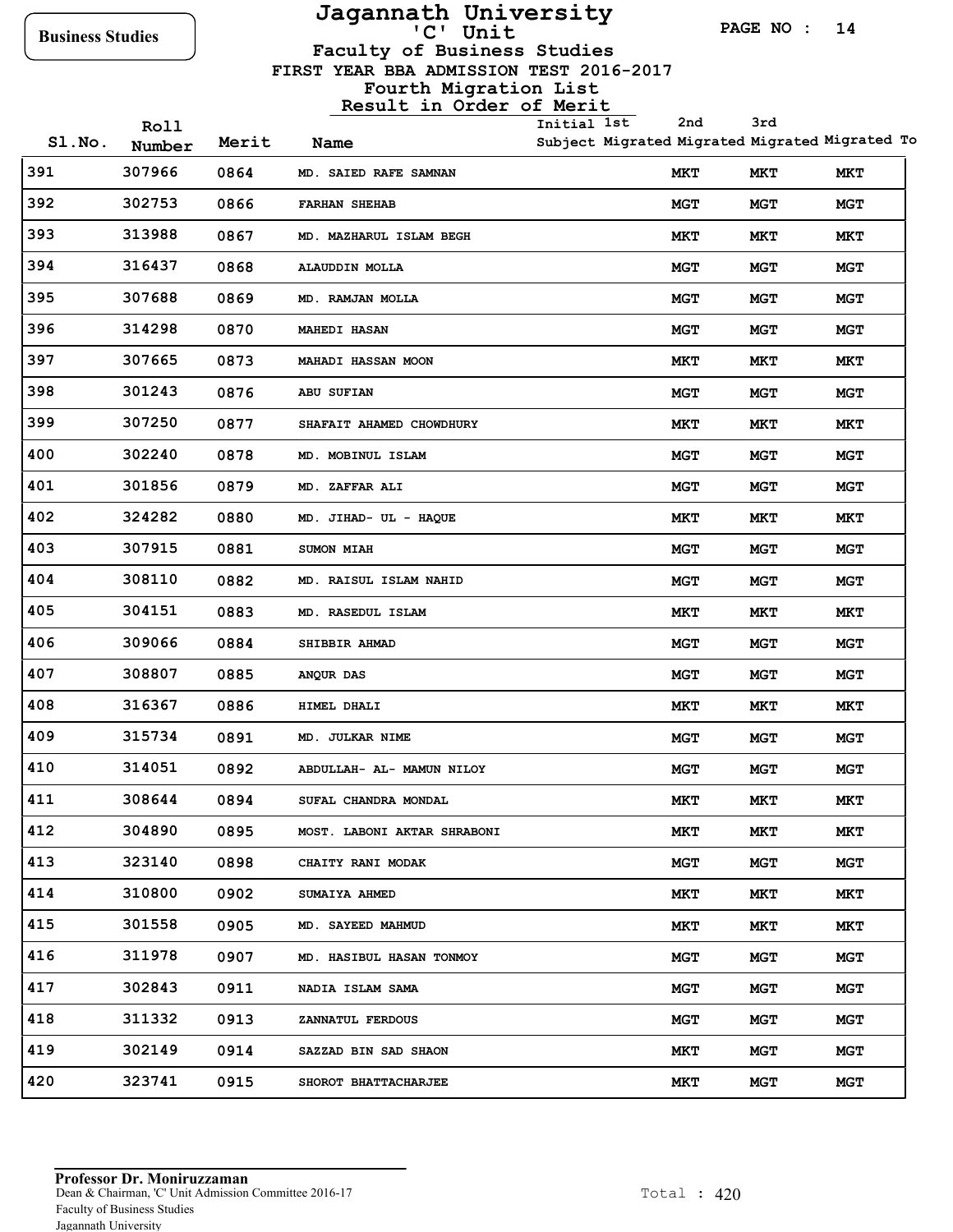## **Jagannath University**

**PAGE NO : 15**

**Faculty of Business Studies**

 **FIRST YEAR BBA ADMISSION TEST 2016-2017**

|        | Roll   |       |                             | Initial 1st | 2nd | 3rd        |                                                |
|--------|--------|-------|-----------------------------|-------------|-----|------------|------------------------------------------------|
| SI.No. | Number | Merit | Name                        |             |     |            | Subject Migrated Migrated Migrated Migrated To |
| 421    | 315491 | 0916  | <b>DUKE ARUP BOSE</b>       |             | MКТ | <b>MGT</b> | MGT                                            |
| 422    | 322973 | 0917  | SAYMON BOKSHI               |             | MКТ | MKT        | MКТ                                            |
| 423    | 323864 | 0918  | GOURAB AHAMAD KHAN          |             | MКТ | MGT        | MGT                                            |
| 424    | 302872 | 0919  | MD. ZOBAYEL HOSSAIN         |             | MКТ | MКТ        | MKT                                            |
| 425    | 302049 | 0920  | SABBIR AHMED                |             | MКТ | MKT        | MKT                                            |
| 426    | 315233 | 0921  | MUNSHI MAHMUDUL HASAN       |             | MКТ | MKT        | MKT                                            |
| 427    | 310681 | 0923  | KANIZ FATEMA                |             | MКТ | MGT        | MGT                                            |
| 428    | 315374 | 0924  | SAIKUL ISLAM                |             | MКТ | MKT        | MKT                                            |
| 429    | 306661 | 0929  | <b>ANIKA AKTER</b>          |             | MКТ | MGT        | MGT                                            |
| 430    | 302735 | 0932  | SHOHANUR RAHMAN SHOHAN      |             | MКТ | MGT        | <b>MGT</b>                                     |
| 431    | 302504 | 0933  | MD . ZAHIR UDDIN            |             | MКТ | MKT        | MКТ                                            |
| 432    | 311596 | 0935  | PORNA COSTA                 |             | MКТ | MGT        | <b>MGT</b>                                     |
| 433    | 309956 | 0938  | <b>JANNATUNNESA ZUAIRIA</b> |             | MКТ | MKT        | MKT                                            |
| 434    | 304829 | 0939  | S.M. SHAHED SHAKIL          |             |     | MКТ        | MКТ                                            |
| 435    | 307968 | 0943  | <b>SUMIYA AKTER</b>         |             |     | MGT        | <b>MGT</b>                                     |
| 436    | 301272 | 0945  | <b>ADRITA.BHOWMICK</b>      |             |     | MGT        | <b>MGT</b>                                     |
| 437    | 302798 | 0946  | <b>JUBAER KHANDAKAR</b>     |             |     | MGT        | MGT                                            |
| 438    | 319109 | 0947  | MD. ARAFAT MASUD ANY        |             |     | MGT        | MGT                                            |
| 439    | 300835 | 0948  | <b>MD.AL-AMIN</b>           |             |     | MGT        | <b>MGT</b>                                     |
| 440    | 302494 | 0949  | MD. BAYZID                  |             |     | MGT        | MGT                                            |
| 441    | 321289 | 0951  | MD. MONIRUZZAMAN RUBEL      |             |     | <b>MGT</b> | <b>MGT</b>                                     |
| 442    | 308453 | 0952  | MD. ABDUR NUR TUSHAR        |             |     | MKT        | MKT                                            |
| 443    | 322061 | 0953  | <b>AHANAF TASBID</b>        |             |     | MKT        | MКТ                                            |
| 444    | 316503 | 0955  | MD. ABIR HOSSAIN            |             |     | <b>MGT</b> | <b>MGT</b>                                     |
| 445    | 318009 | 0957  | MUSTAKIM MEHMUD TOHA        |             |     | <b>MGT</b> | <b>MGT</b>                                     |
| 446    | 320654 | 0958  | <b>MD. SOHRAB HOSSAIN</b>   |             |     | <b>MGT</b> | MGT                                            |
| 447    | 319927 | 0960  | NUSRAT JAHAN SUMONA         |             |     | <b>MGT</b> | MGT                                            |
| 448    | 306508 | 0961  | MD SABBIR HASAN IMON        |             |     | <b>MGT</b> | <b>MGT</b>                                     |
| 449    | 324765 | 0962  | IFAZ TAHMED CHOWDHURY       |             |     | MKT        | MKT                                            |
| 450    | 322291 | 0965  | SUMAIYA BINTA-AUBDULLA      |             |     | MKT        | MKT                                            |